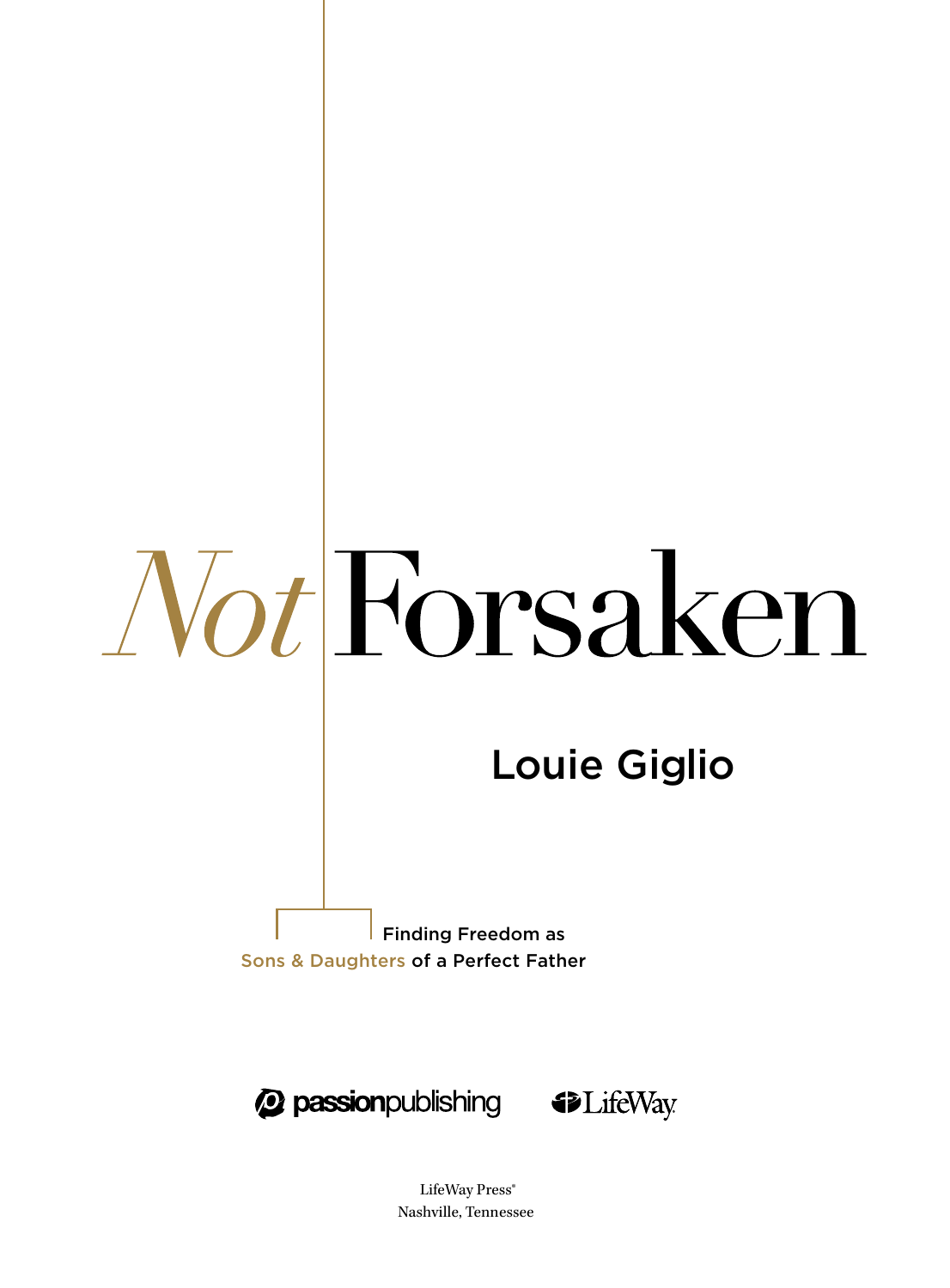### Editorial Team

Chris James *Writer*

Reid Patton *Content Editor*

David Haney *Production Editor*

Jon Rodda *Art Director* Joel Polk *Editorial Team Leader*

Brian Daniel *Manager, Short-Term Discipleship*

Michael Kelley *Director, Discipleship and Groups Ministry*

Published by LifeWay Press® • © 2019 Louie Giglio

No part of this book may be reproduced or transmitted in any form or by any means, electronic or mechanical, including photocopying and recording, or by any information storage or retrieval system, except as may be expressly permitted in writing by the publisher. Requests for permission should be addressed in writing to LifeWay Press<sup>®</sup>; One LifeWay Plaza; Nashville, TN 37234.

ISBN 978-1-5359-7016-7 • Item 005817745

Dewey decimal classification: 231.1 Subject headings: FATHER-CHILD RELATIONSHIP / GOD—FATHERHOOD / CHILDREN OF GOD

Unless indicated otherwise, Scripture quotations are taken from the Holy Bible, New International Version®, NIV®. Copyright © 1973, 1978, 1984, 2011 by Biblica, Inc.™ Used by permission of Zondervan. All rights reserved worldwide. www.zondervan.com. The "NIV" and "New International Version" are trademarks registered in the United States Patent and Trademark Office by Biblica, Inc.™ Scripture quotations marked KJV are taken from the Holy Bible, King James Version. Scripture quotations marked ESV are taken from the ESV® Bible (The Holy Bible, English Standard Version®), copyright © 2001 by Crossway, a publishing ministry of Good News Publishers. Used by permission. All rights reserved.

To order additional copies of this resource, write to LifeWay Resources Customer Service; One LifeWay Plaza; Nashville, TN 37234; fax 615-251-5933; call toll free 800-458-2772; order online at LifeWay.com; or email orderentry@lifeway.com.

*Printed in the United States of America*

Groups Ministry Publishing • LifeWay Resources • One LifeWay Plaza • Nashville, TN 37234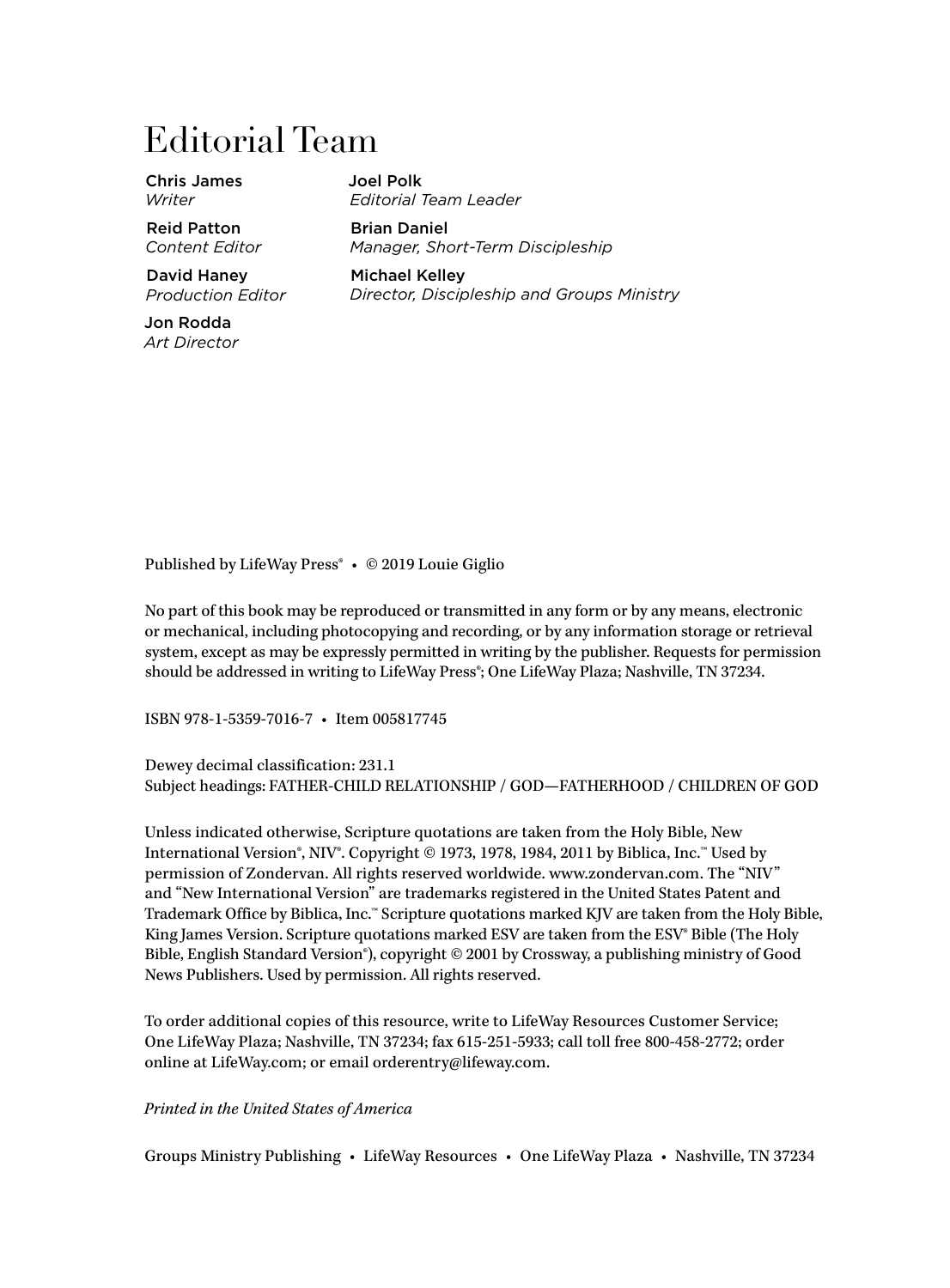# Contents

| Session 2: The Most Important Thing about You30                         |
|-------------------------------------------------------------------------|
| Session 3: Seeing God as a Perfect Father 52                            |
| Session 4: Your New Family Tree $\ldots \ldots \ldots \ldots \ldots$ 76 |
|                                                                         |
|                                                                         |

|--|--|--|--|--|--|--|--|--|--|--|--|--|--|--|--|--|--|--|--|--|--|--|--|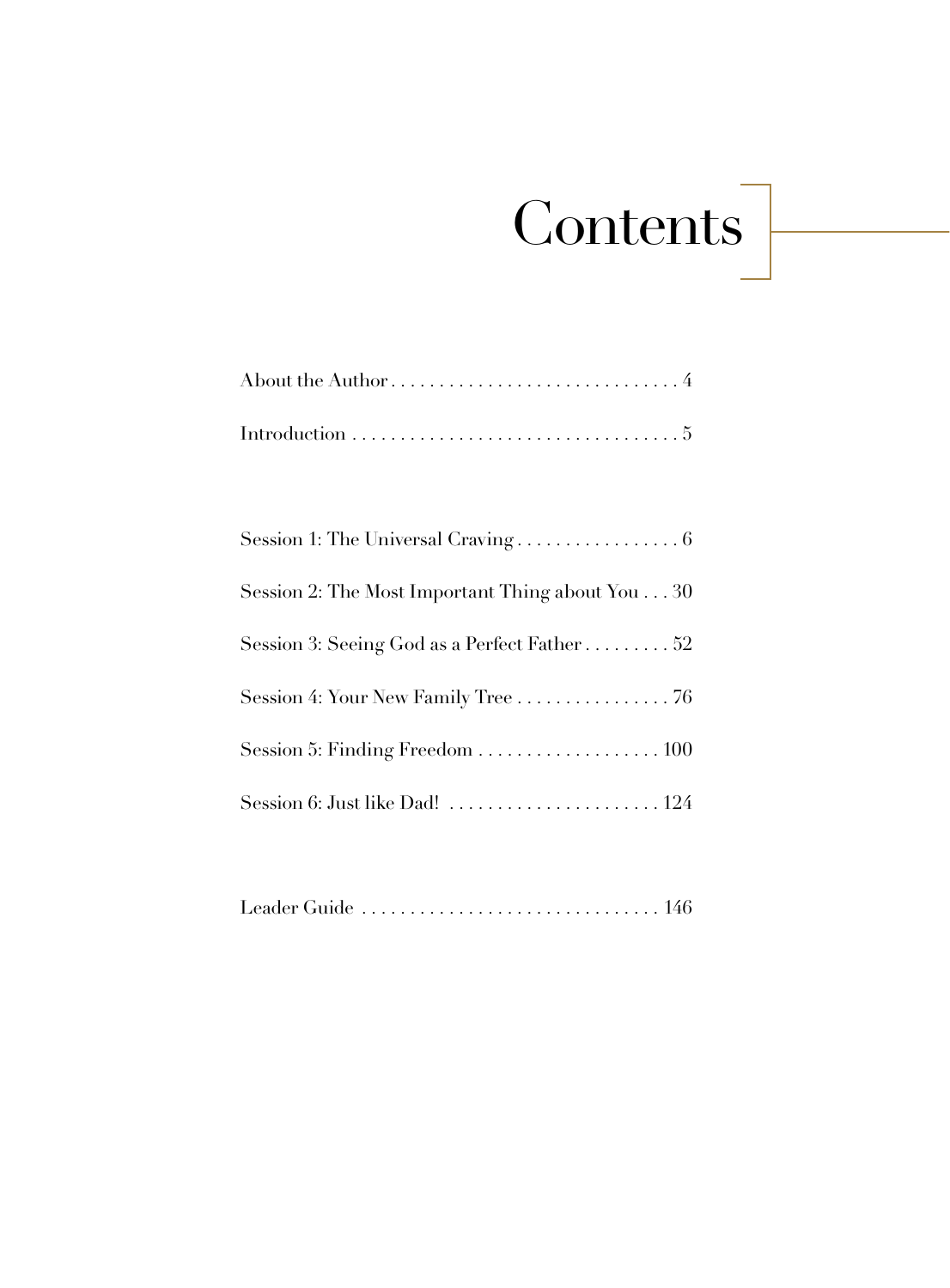# About the Author



Louie Giglio is the pastor of Passion City Church and the founder of the Passion movement, which exists to call a generation to leverage their lives for the fame of Jesus.

Since 1997 Passion has gathered college-aged young people in events across the United States and around the world. Notably, in 2017 more than fifty-five thousand students gathered for Passion 2017 in Atlanta's Georgia Dome for one of the largest Jesus-focused collegiate events in history. Each year Passion continues to see eighteen- to twenty-five-year-olds fill venues across the nation in pursuit of lives lived for God's glory.

In addition to the collegiate gatherings of Passion Conferences, Louie and his wife, Shelley, lead the teams at Passion City Church, sixstepsrecords, and the Passion Global Institute.

Louie is the author of national best sellers *Not Forsaken* and *Goliath Must Fall; The Comeback; The Air I Breathe; I Am Not but I Know I Am;* and *Indescribable: 100 Devotions about God and Science,* his first children's book.

Louie and Shelley make their home in Atlanta, Georgia.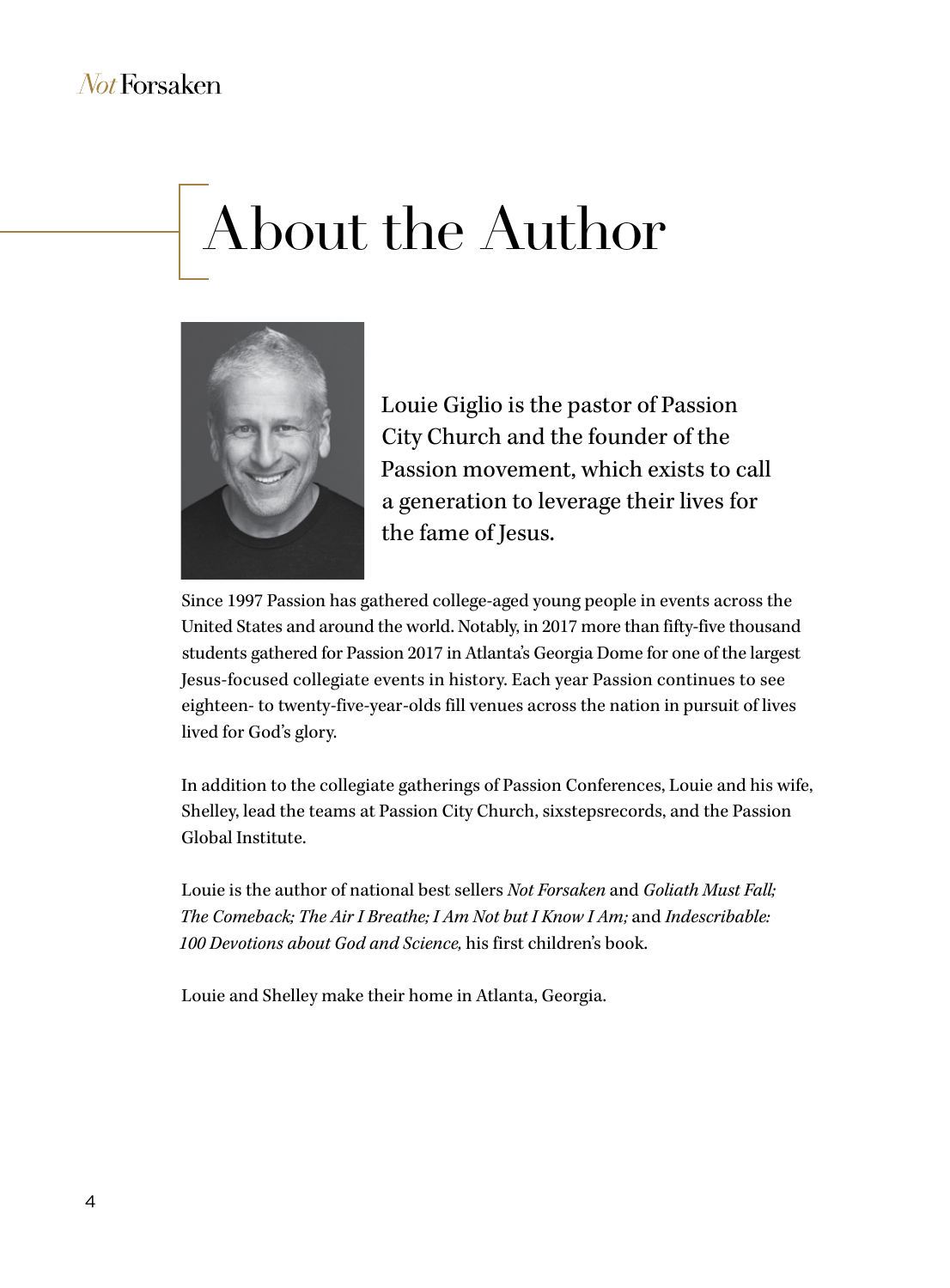# **Introduction**

This study is for everyone who has a father. And for everyone who knows what it's like to long for a father's blessing—a father's approval, affection, and attention. For anyone who longs to hear your daddy say, "I love you, and I'm so proud of you."

Maybe that blessing has been present in your life. But maybe it hasn't. Or maybe the blessing was there for a time, but then it slipped away. Or maybe the approval was never there in quite the way you wanted it to be. You always felt it was performance-based instead of unconditional.

Many of us have never known the blessing—or the full blessing—of our earthly dads. What's worse, some of us are stuck with the fact that the possibility of ever hearing our dads say, "I love you, and I'm so proud of you" is gone—washed away by death, distance, or disinterest. The blessing we long for is mired in a pit of regret, pain, or abandonment. This is our reality, and we can do little or nothing to change it. We feel it's too late.

Longing for our father's approval is innate and universal, and we definitely didn't always get it from the man who was responsible for bringing us into this world.

We all have different experiences with our dads, but the craving for our fathers' approval is the same. Maybe you fully possess that blessing, and you're thinking, *I love my dad!* That's a gift I hope you'll thank him for today. But maybe there's a palpable, uneasy silence right now as you're reading, and you're thinking about bailing on this study. You don't want to peel back the layers of your heart to examine your relationship with your dad. It's too painful, and the hurts are too recent, too real.

Regardless of what your life's journey looks like, I encourage you to stay with me. Keep reading. Why? Because God is offering you a promise that has the power to change your life forever. The promise is this. No matter what your relationship with your earthly dad is like, you have a perfect Father in heaven who loves you and wants to pour out His blessing on you.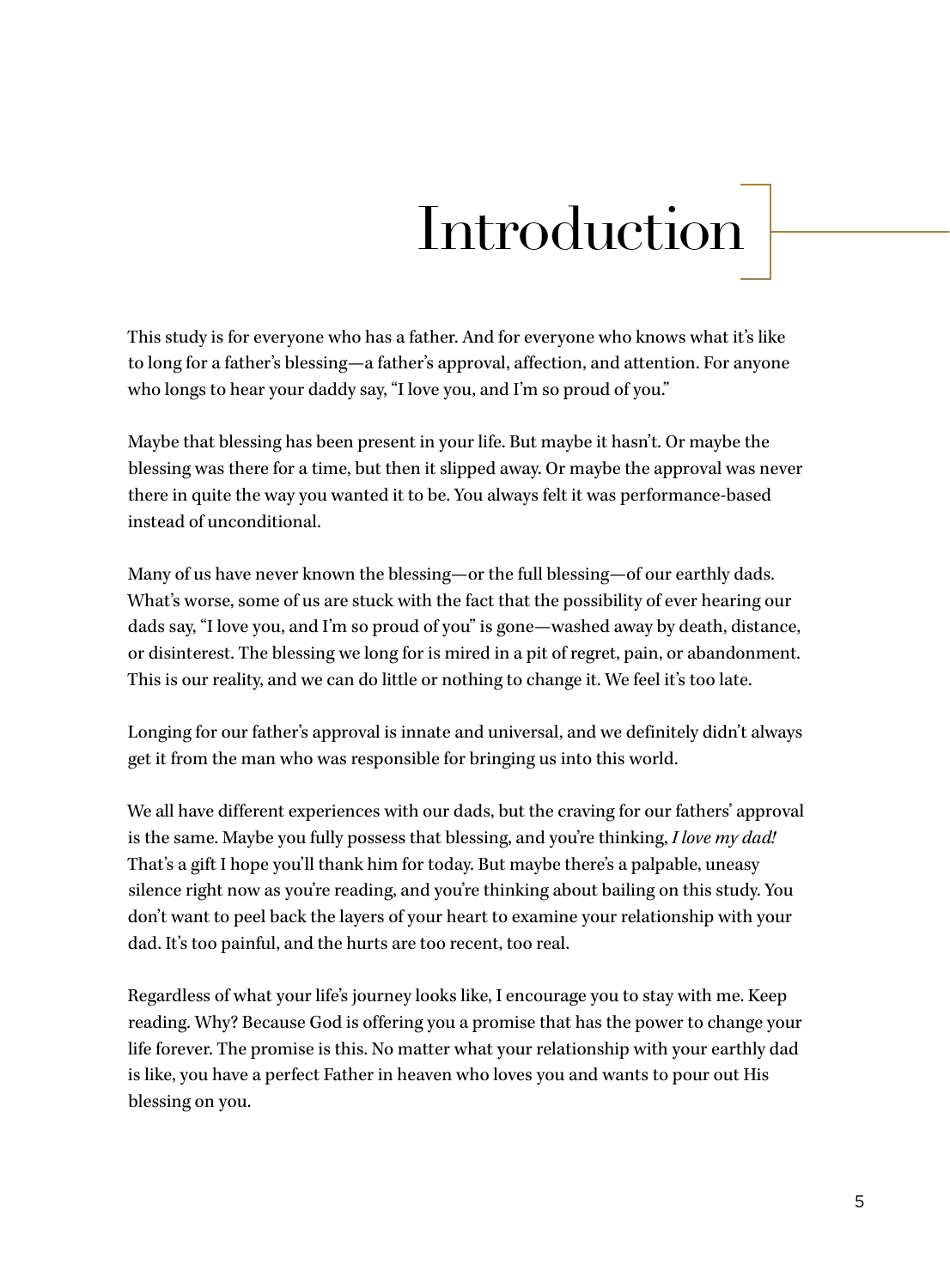# The Universal Craving

Session 1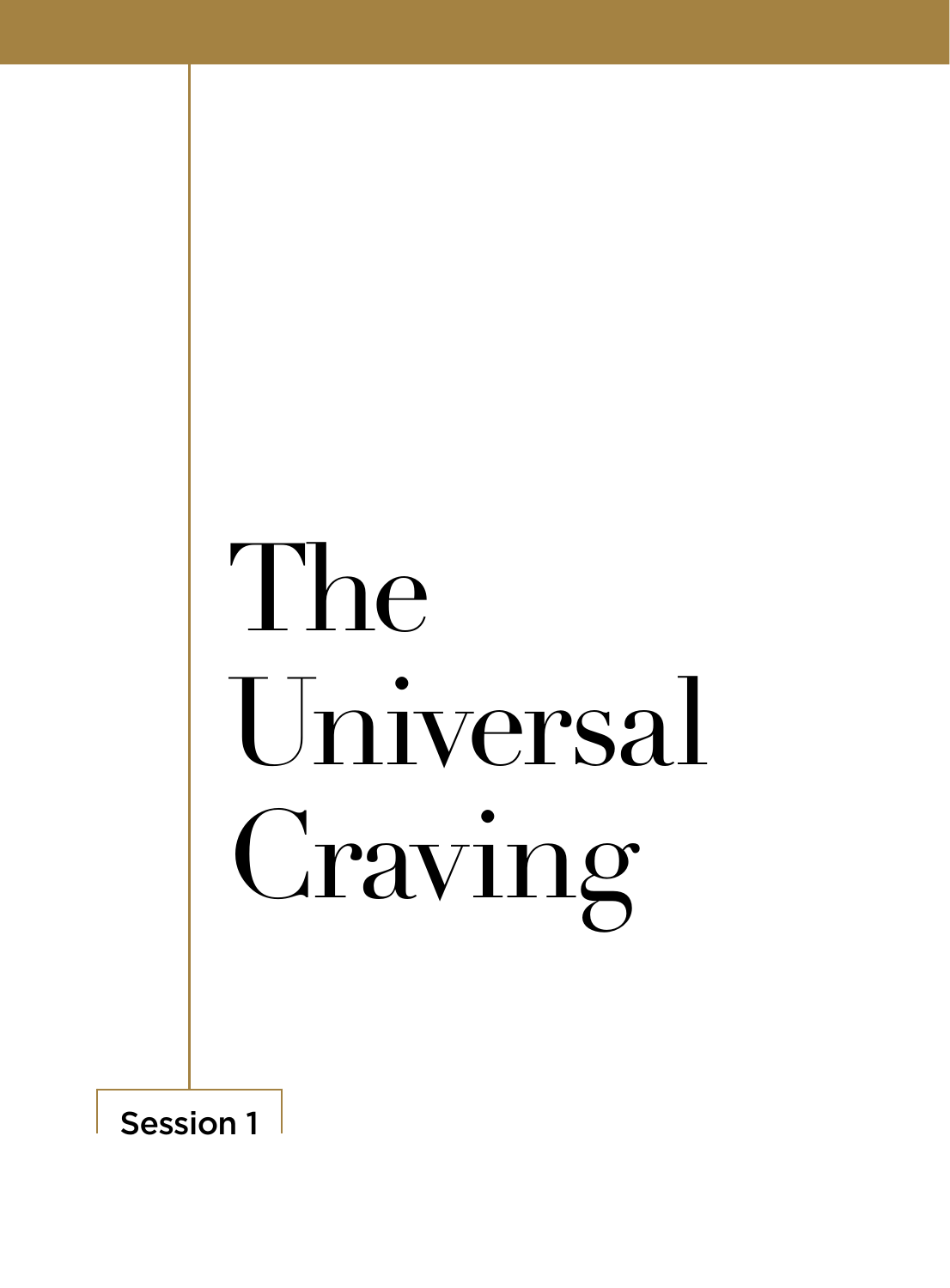#### *Start*

Welcome to session one of Not Forsaken!

Let's begin by getting to know one another.

#### Take a few moments to introduce yourselves. Share your name, members of your immediate families, and where you grew up.

#### Who's your favorite TV dad, and what makes him your favorite?

As we begin our study together, it's important to recognize that we're coming from different places. All of us have different experiences with our earthly dads—some good, some not so good. But what unites us is the need that's woven into our souls—the need to be loved, treasured, noticed, and accepted by our fathers.

Even if we've experienced a breakdown in our relationship with our earthly dads, it doesn't mean we can't experience a miracle recovery in our relationship with God. Even though we may bear wounds inflicted by our earthly dads, God can restore us and raise us up healed and whole.

Have someone read aloud 2 Corinthians 6:16-18. Then watch Louie's message.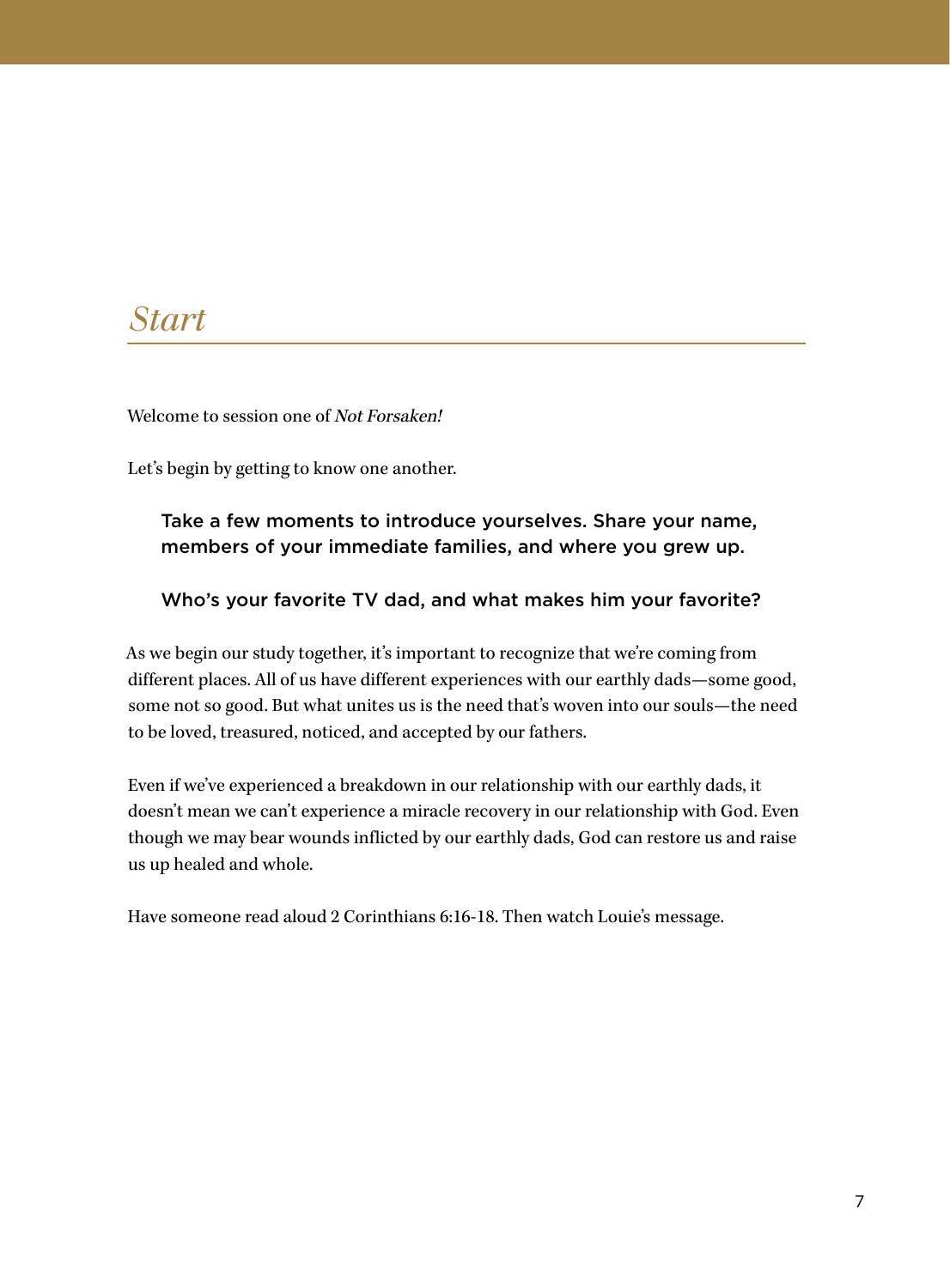#### *Watch*

*Use these statements to follow along as you watch the video message.* 

We all are longing for our father's blessing.

In my research into the lives of some 75 high-achieving, clearly independent women, I knew that I would find a powerful connection between them and the first men in their lives. What surprised me was how deep (and surprisingly traditional) the bond is, how powerful it remains throughout their lives, and how resilient it can be—even when a father has caused it grievous harm. … No matter how successful their careers, how happy their marriages, or how fulfilling their lives, women told me that their happiness passed through a filter of their fathers' reactions. Many told me that they tried to remove the filter and—much to their surprise—failed. We know that fathers play a key role in the development and choices of their daughters. But even for women whose fathers had been neglectful or abusive, I found a hunger for approval. They wanted a warm relationship with men who did not deserve any relationship at all.<sup>1</sup> —Peggy Drexler

Life for most boys and for many grown men then is a frustrating search for the lost father who has not yet offered protection, provision, nurturing, modeling, or, especially, anointment.<sup>2</sup>—Frank Pittman

**ANOINTMENT:** being chosen, being blessed, or being approved

I will be a Father to you, and you will be my sons and daughters, says the Lord Almighty. 2 CORINTHIANS 6:18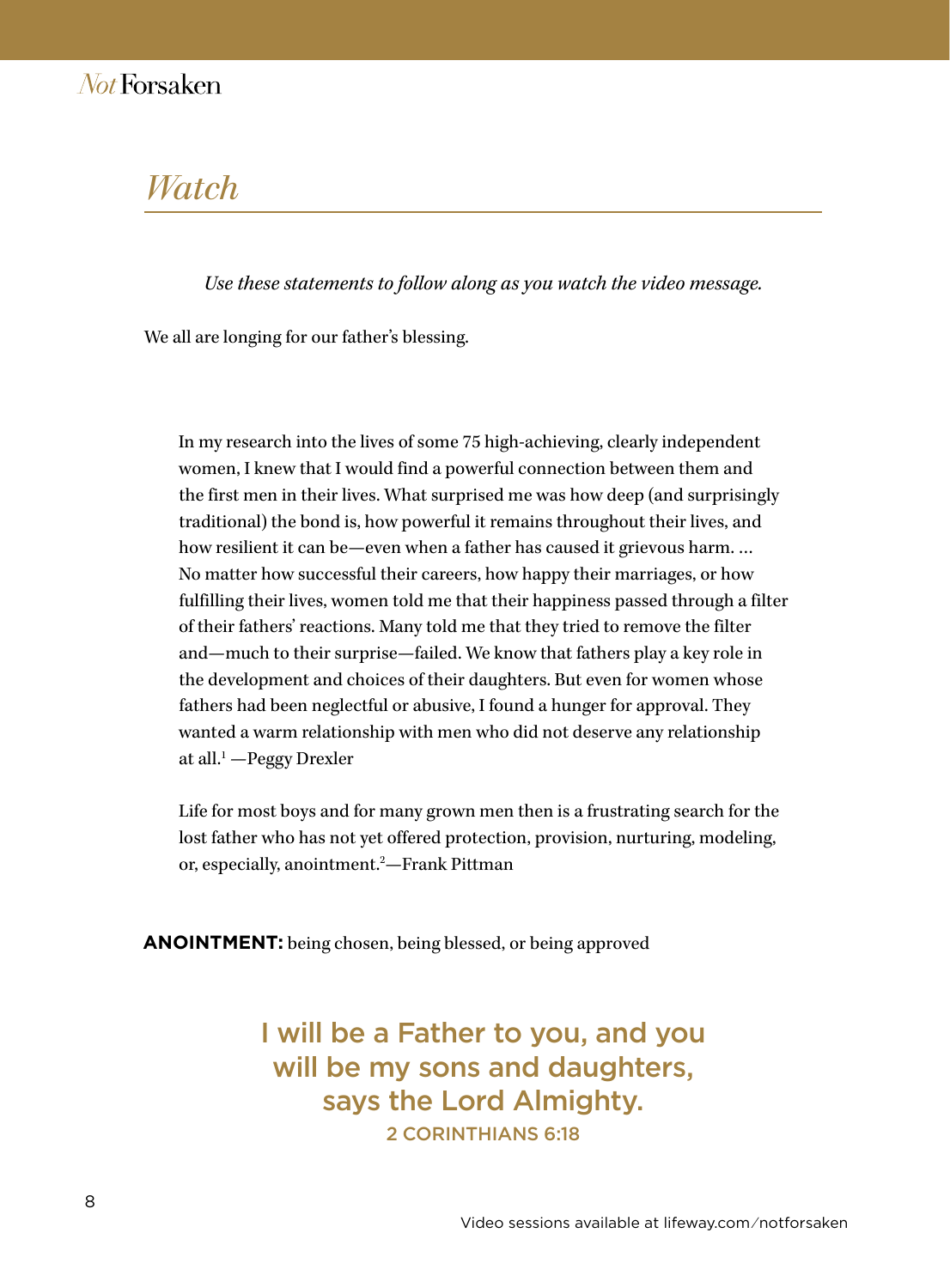#### *Discuss*

*Use the following questions to discuss Louie's message.*

In what way(s) did you identify with Louie's story about his new nickname from his dad? Or how was it difficult for you to identify with his story?

#### What word best describes your relationship with your earthly father? Why did you choose that word?

On the video Louie said, "We all are longing for our father's blessing. Every one of us is intrinsically wired with a desire for our father's approval, our father's affection, and our father's participation in our lives. We are starving for it."

How have you found these statements to be true in your life?

Read 2 Corinthians 6:18. Do you think it's possible to relate to God as Father, receiving His approval, affection, and blessing in your life? Why or why not?

What stumbling blocks are keeping you from basking in your Heavenly Father's love for you?



*Close the session with prayer. Remember to complete the following personal studies before the next group session.*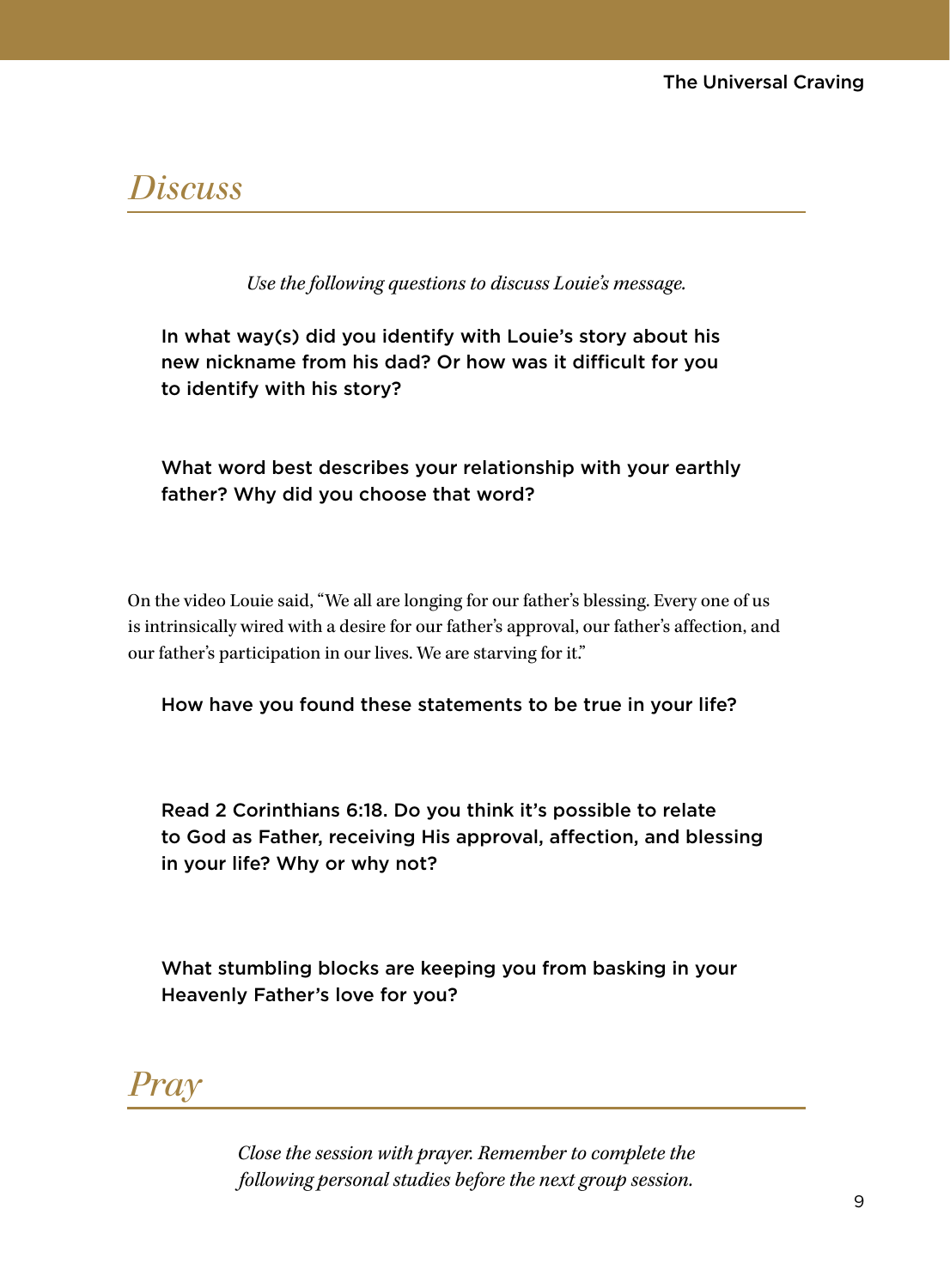### *Personal Study: Day 1*

# You Have Worth

Human beings crave approval, especially from our dads. That longing is unquestionably present when we're growing up. We crave our dad's attention and approval when we're kids, and we want so badly to hear him say:

- "That was incredible, Baby Girl!"
- "Wow, Ace [that's what my dad called me]! That was the best dive of all time!"
- "I see you, Princess! Do it again!"
- "Way to go, Son! You're getting so much better!"

Yet—and I'm guessing this statement comes as no surprise—that longing is still there when we're older too, even though it may show up in different, more complex ways. Every one of us is desperate for the approval of our father, no matter what our age. Whether we're doing cartwheels in the living room or presenting proposals in the boardroom, we're looking for approval and affirmation from our dads.

#### What's the most memorable word of affirmation you've ever received?

What are some ways people might try to gain acceptance and approval?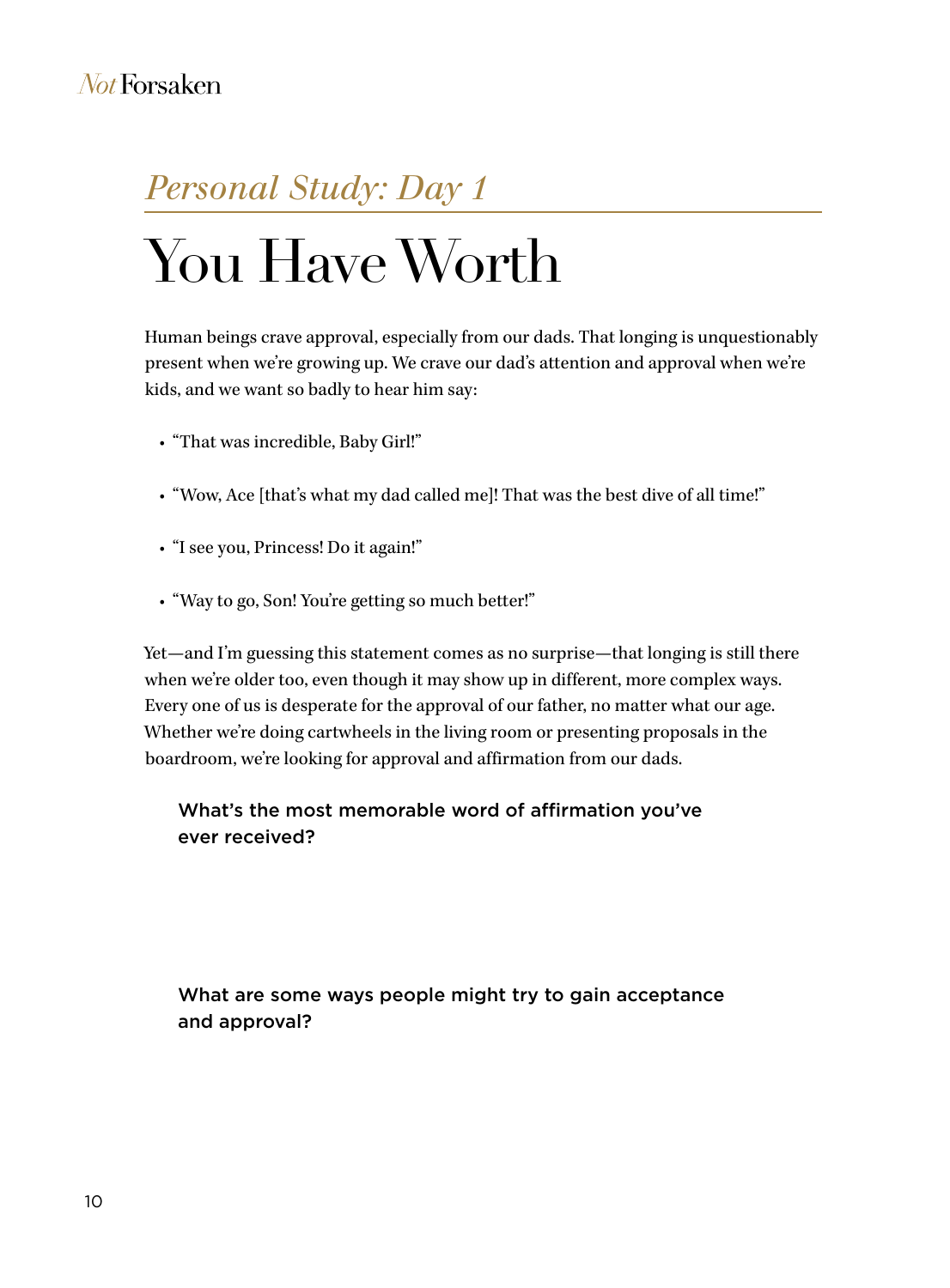We're all desperate for our fathers' approval. Without it we can feel given up on, abandoned, deserted, or disowned. We can feel ignored, isolated, jilted, or judged. This void, this lack of a father's presence and approval, can feel like a shadow that always lingers around us, an intangible missing piece we don't know how to find. When that approval isn't present, we feel forsaken.

Our relationship with our dad shapes our sense of acceptance and worth. His influence affects us in multiple ways, but let's consider two polar opposites. On the negative end, a lifetime of hurt or absence from Dad can make us feel that we don't matter—that we're unloved, worthless, or alone. On the positive end, a lifetime of blessing and affirmation from Dad might lead us to think we're the center of someone's universe—that we're relationally sufficient. Both ends of the spectrum affect our sense of identity and worth more than we may think. And the reality is that most of us fall somewhere between the two, a fact that further complicates our outlook on our identity, belonging, and sense of worth.

As you think about your life experience with your dad, which end of the spectrum most closely describes that experience?

*Negative Positive Somewhere in the middle*

Take a moment to pause and reflect. How would you describe your sense of acceptance and value?

What or who defines your identity? Explain.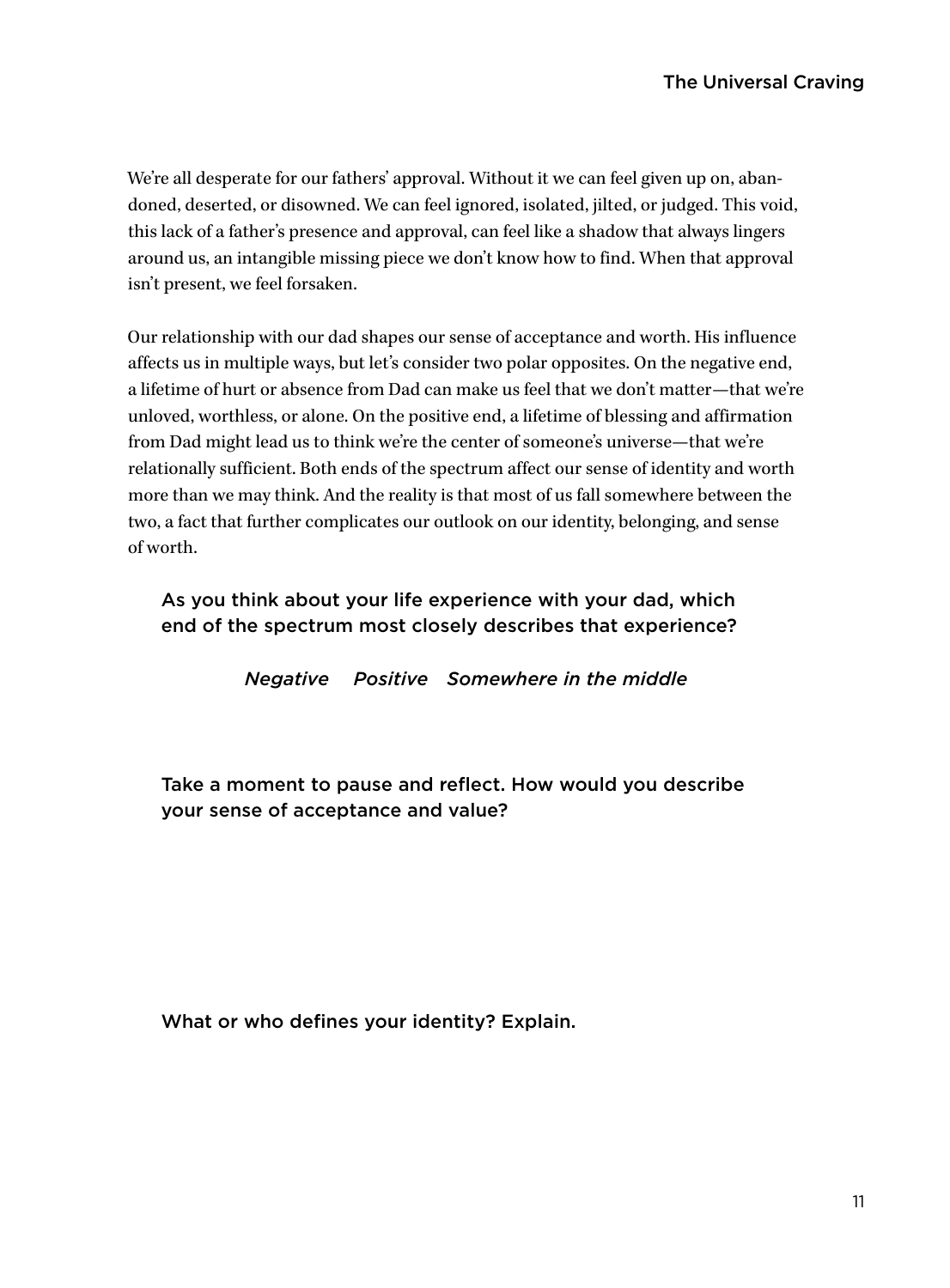These are important questions to consider. Few convictions are more important for human beings than knowing who we are and what defines us. If we don't get our identity right, confusion, struggle, and pain will follow us through life. So before we dive deeper into our relationship with our dad, let's go to the Bible to understand who God says we are and what ultimately defines our worth.

### Image Bearers

READ GENESIS 1:26-27; 5:1-3.

What words are repeated in these verses?

In these two passages from Genesis, the word *image* is found four times, while the word *likeness* is found three more. These two terms serve as a foundation for identifying our ultimate worth. To be made in the image or likeness of God means humanity is like God in ways that the rest of the creation isn't. God made the moon and the planets, but they're not designing shuttles to transport anyone there. The mountains reflect the handiwork of God, but they can't describe it. God created all the animals of the land even the duck-billed platypus—but they're not expounding on quantum physics. But you and me? We're made in the image of God. That means we're image bearers of the one true God. And we're more like our Heavenly Father than we might think.

What emotions do you experience when you consider the fact that you were made in the image of God?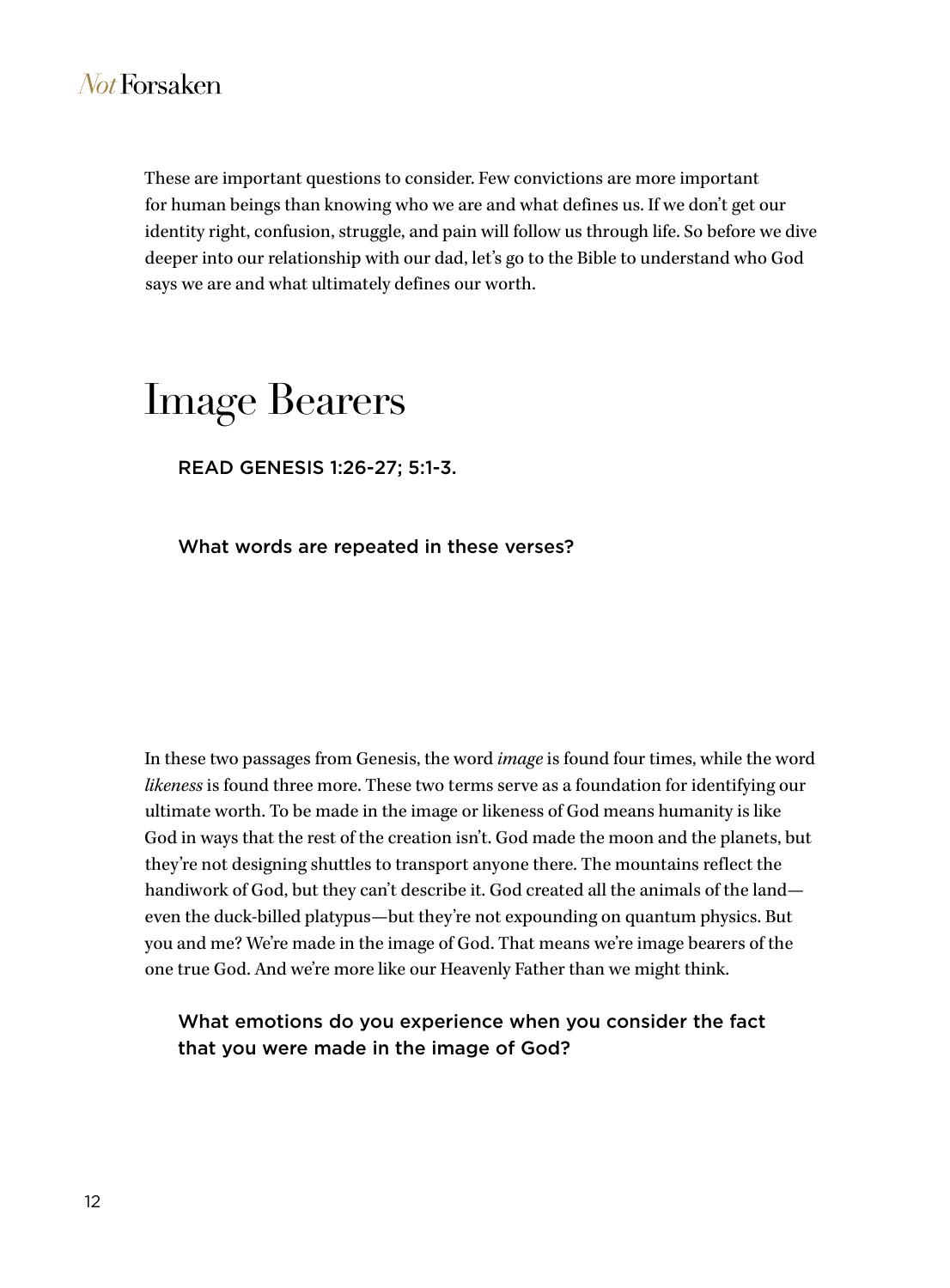Nothing on earth defines your ultimate identity or personal worth—not your circumstances, not your education, not your socioeconomic level, not your abilities, not your career, not your sexuality, and not even your parents. That means before you ever knew your parents as Mom and Dad (or even if you never knew them at all), you already had inherent worth because you were made in the image and likeness of God.

#### What identities do you need to let go of in order to take hold of your God-given identity?

# His Offspring

Read Acts 17:26-28. Record words or phrases that illustrate our relationship to God and His relationship to us.

What does it tell you about God that He is near to you and eager to find you?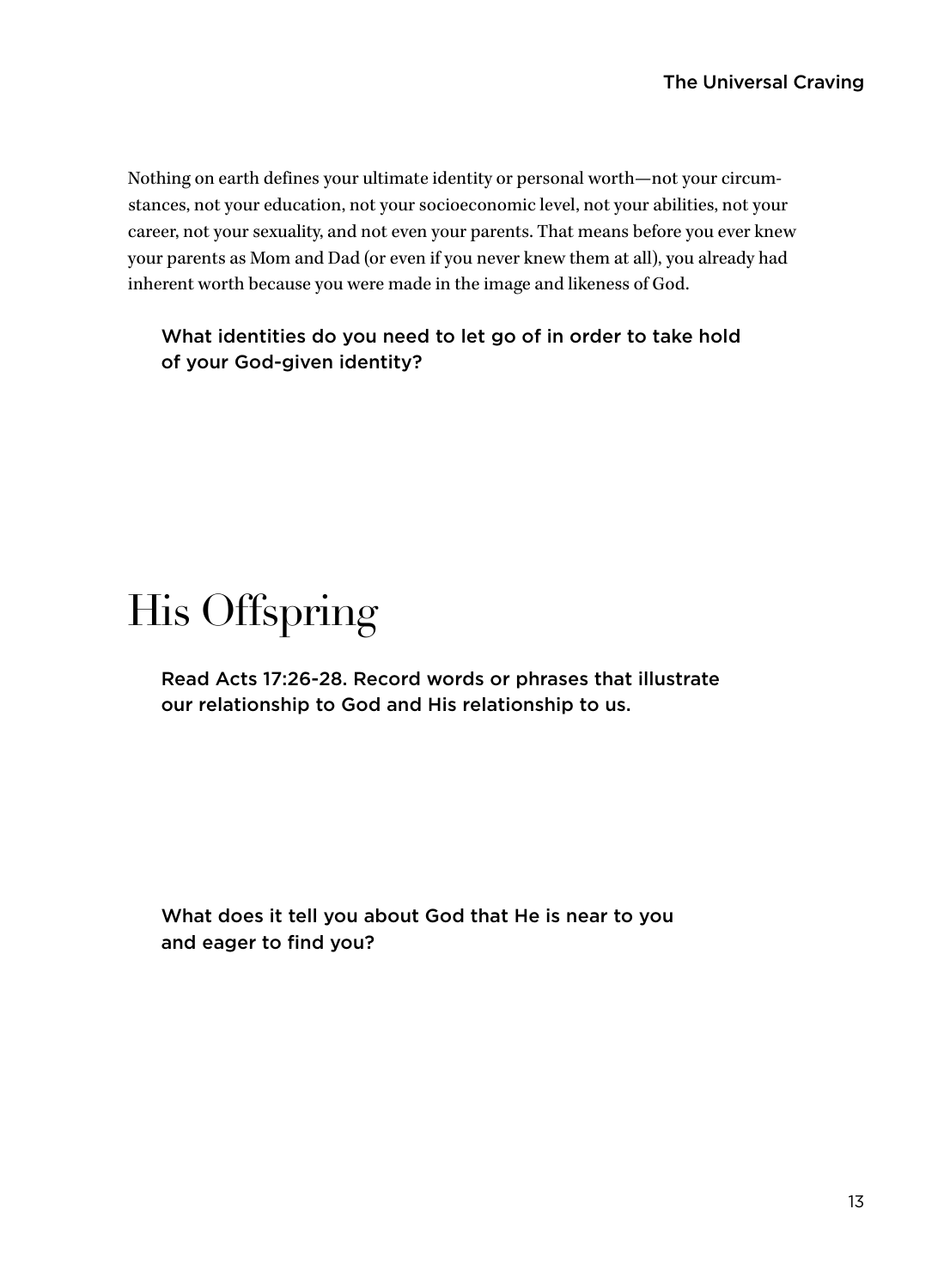When addressing the unbelieving crowd at the Areopagus, the apostle Paul said God relates to us in several different ways.

**GOD IS OUR CREATOR.** "From one man he made all the nations" (v. 26). This means God created all human beings, including you.

**GOD IS OUR SOVEREIGN LORD.** "He marked out their appointed times in history and the boundaries of their lands" (v. 26). This means God is in ultimate control of everything on earth, including where you were born and raised.

**GOD IS OUR SUSTAINER.** "In him we live and move and have our being" (v. 28). This means God isn't distant from you. He's literally the source of your life and being at this very moment.

**GOD IS OUR FATHER.** "We are his offspring" (v. 28). This means God is your Father and you're His son or daughter.

Yes, God demands worship as your Creator and Lord. And yes, He's the very ground of your existence. But don't miss the subtle truth found in verse 28: you're God's offspring, His son or daughter (see 2 Cor. 6:18). God is your Father!

Your worth is fixed because you're an image bearer and the offspring of God. This is good news regardless of your parental circumstances. If you come from a place of blessing and closeness with your dad, a Father exists who's even greater than he. If you come from a place of pain or neglect, the promise of Scripture is this. No matter what the circumstances are with your earthly dad, you have a perfect Father in heaven who loves you and wants to pour out His blessing on you. The Bible says:

Though my father and mother forsake me, the LORD will receive me. PSALM 27:10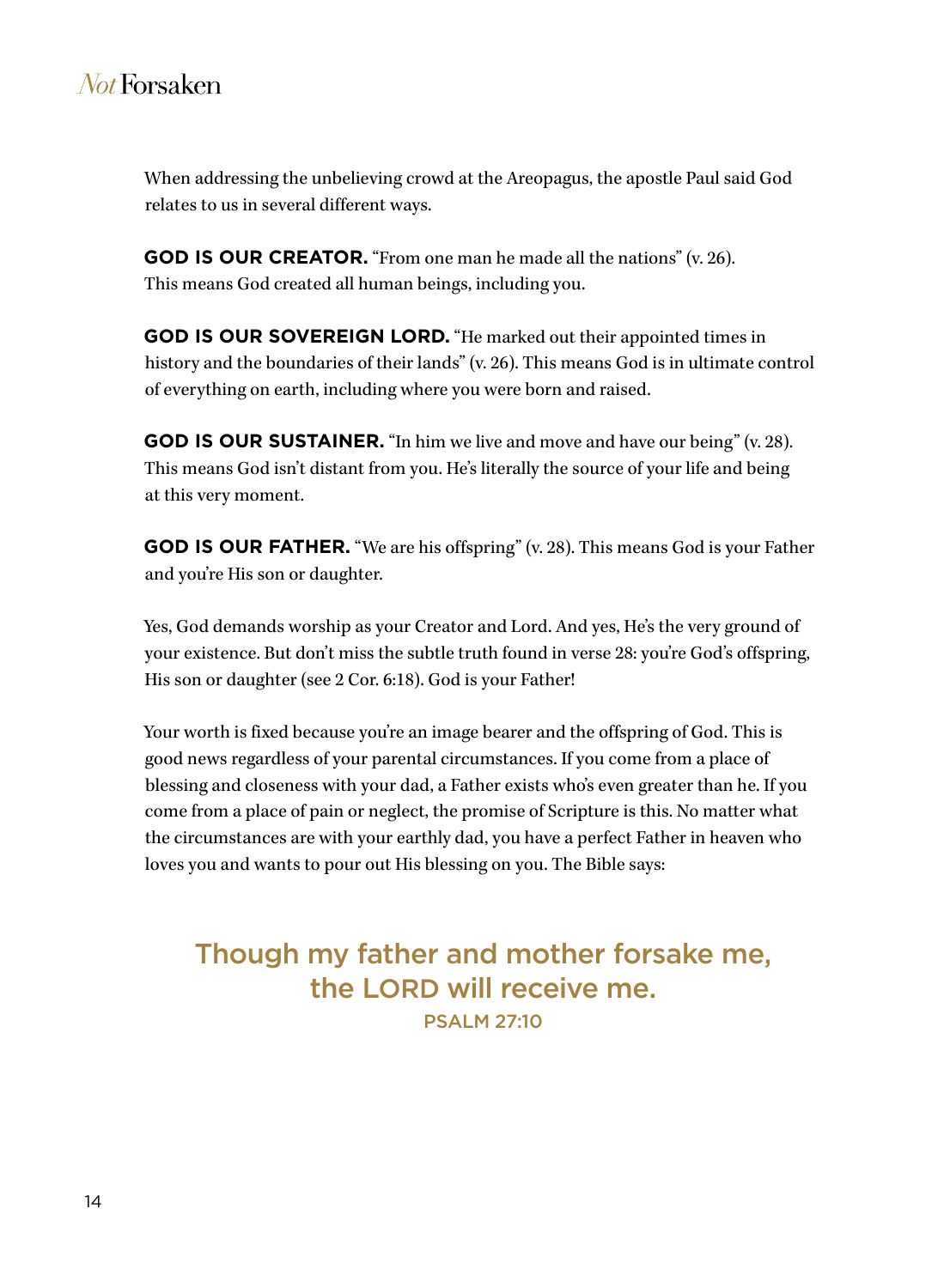How should you respond to God for being your perfect Heavenly Father?

# Prayer

Father, I confess that I've often found my identity and worth in the people and things around me. I marvel at the fact that I'm made in Your image, and I'm thankful that You've said I'm Your child. Give me grace to wrestle with the hard truths I'll encounter as I work through this study.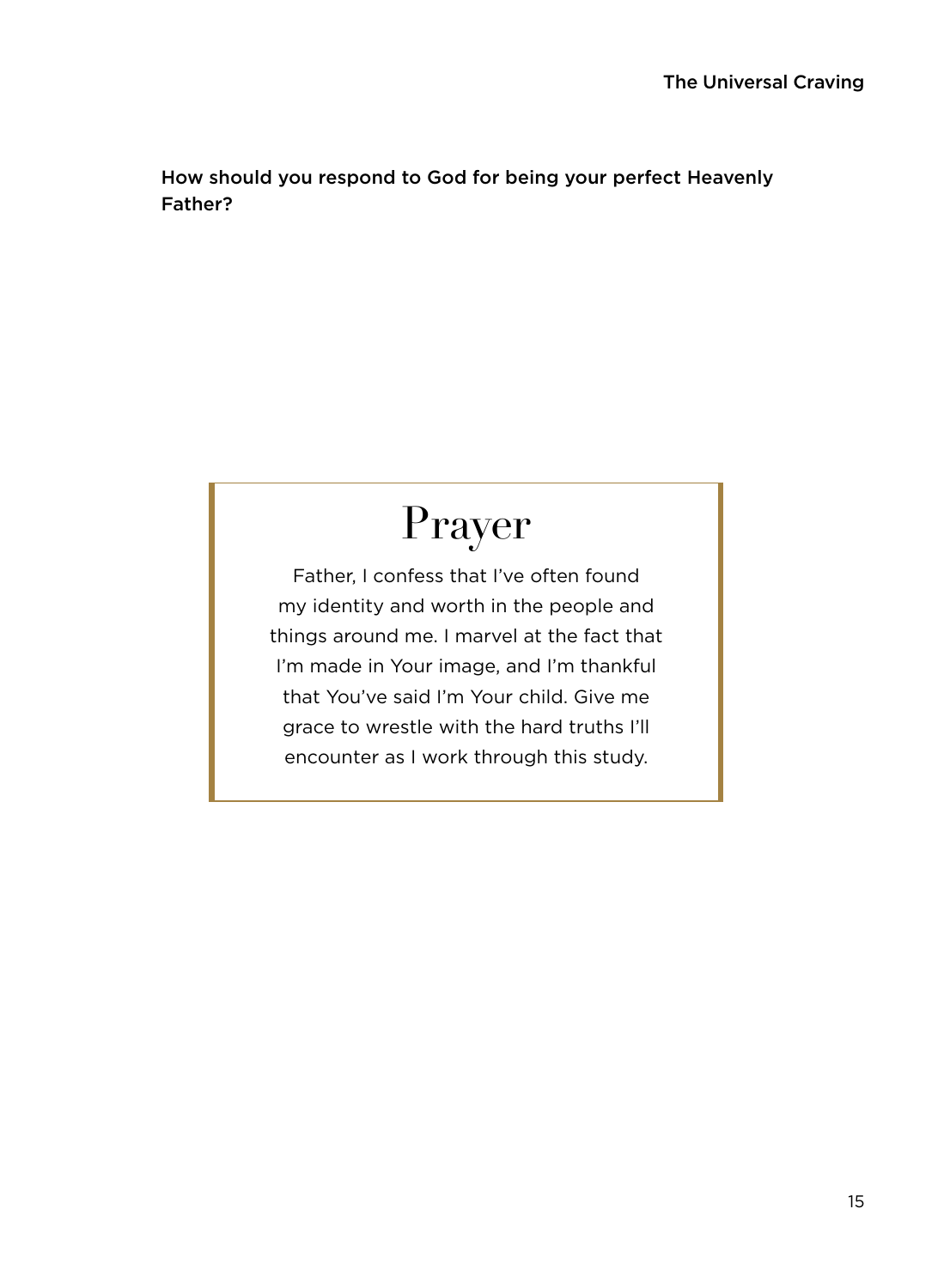### *Personal Study: Day 2*

# You Are Known

Meet Brandon. He's a well-liked art major at a state university, where he works hard, makes good grades, and is active in his campus ministry. If you saw him, you'd think he's got it all together and possesses all the blessings a student could ever want. But there's a hidden problem. Brandon comes from a broken home. He never knew his parents as a couple, and he was raised by his grandparents. His childhood years were spent splitting weekends between his mom and his dad. And although no major conflict ever occurred, the relationship between Brandon and his dad has always been distant. He doesn't see his dad more than once a year, and phone calls are sparsely shared. Now a young man entering adulthood, Brandon calls his dad, longing for a deeper relationship. But the conversations never go beyond sports, politics, and the weather. Brandon can't understand why a father wouldn't want to know his son. Introspective and defeated, he muses, *I'm doing so many great things in my life. If only he would get to know me.*

Brandon has grown from being a boy to a man, but he still has a deep longing to be known by his dad, not on the surface level but at the heart level.

#### Among your family and friends, who knows you best—the real you?

Just as human beings yearn for approval and worth, we also long to be known—and to be deeply known. And when we don't feel that we're known by our parents, we're left feeling isolated or abandoned. Those feelings can then lead to a whole host of responses. We might erect relational walls, refusing to let others in. Or we can go to the other extreme by sharing to a fault without a filter. We were created to know and be known by others, especially our parents.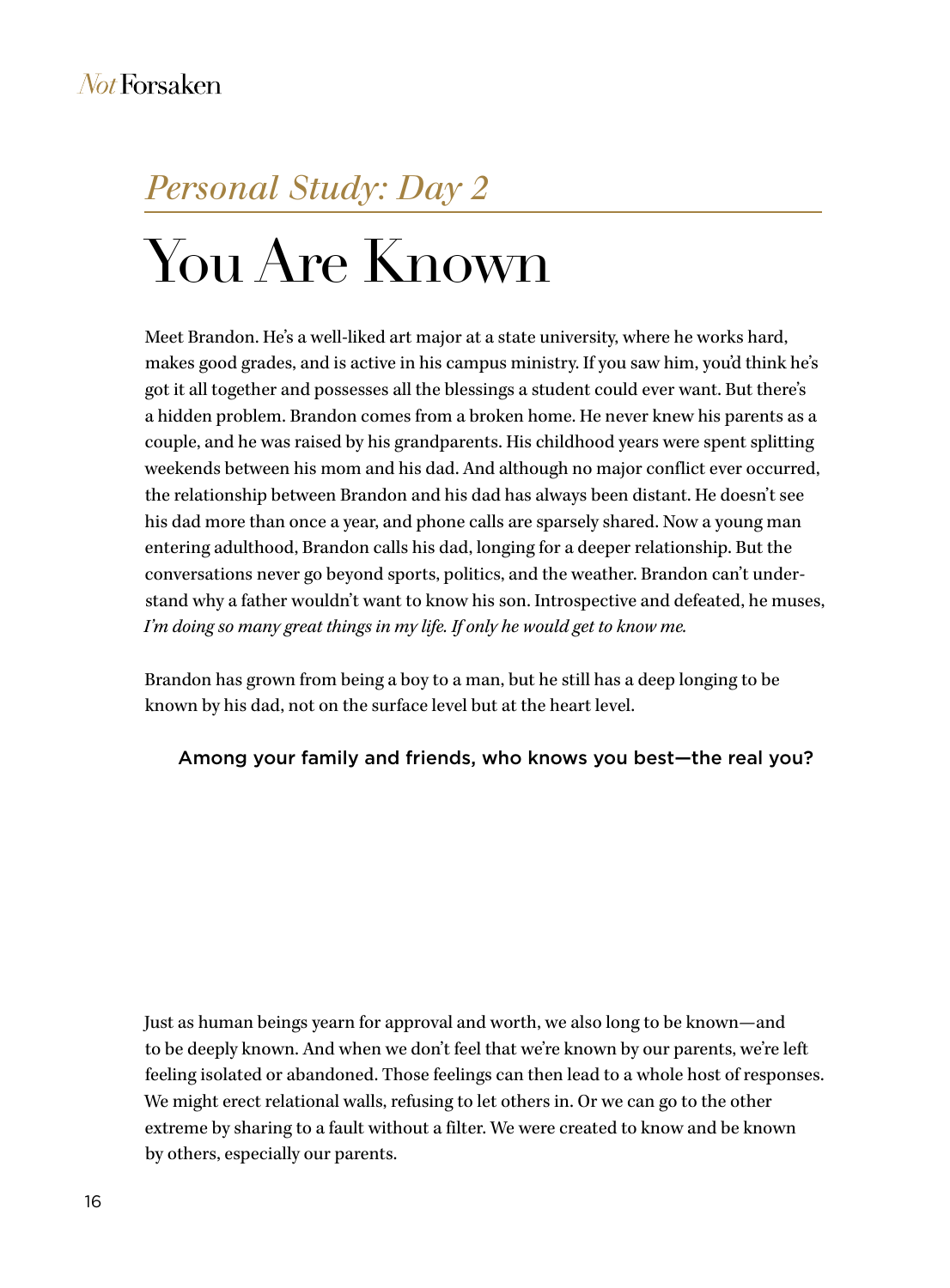Indicate on the scale how well you feel that you're known by your dad.

1 2 3 4 5 6 7 8 9 10 *Not at all Couldn't be better*

What's one detail you wish your dad knew about you?

#### What stands out most about the way your dad pursued you?

Maybe you're reading these questions, but you don't have an earthly dad. Perhaps you never knew him, or maybe he's no longer living. That's not an easy station in life for anyone. I don't want to be callous or to ignore real hurt or absence. But I want to help you process your thoughts too. So here's a question for you:

What have you most longed for from a dad?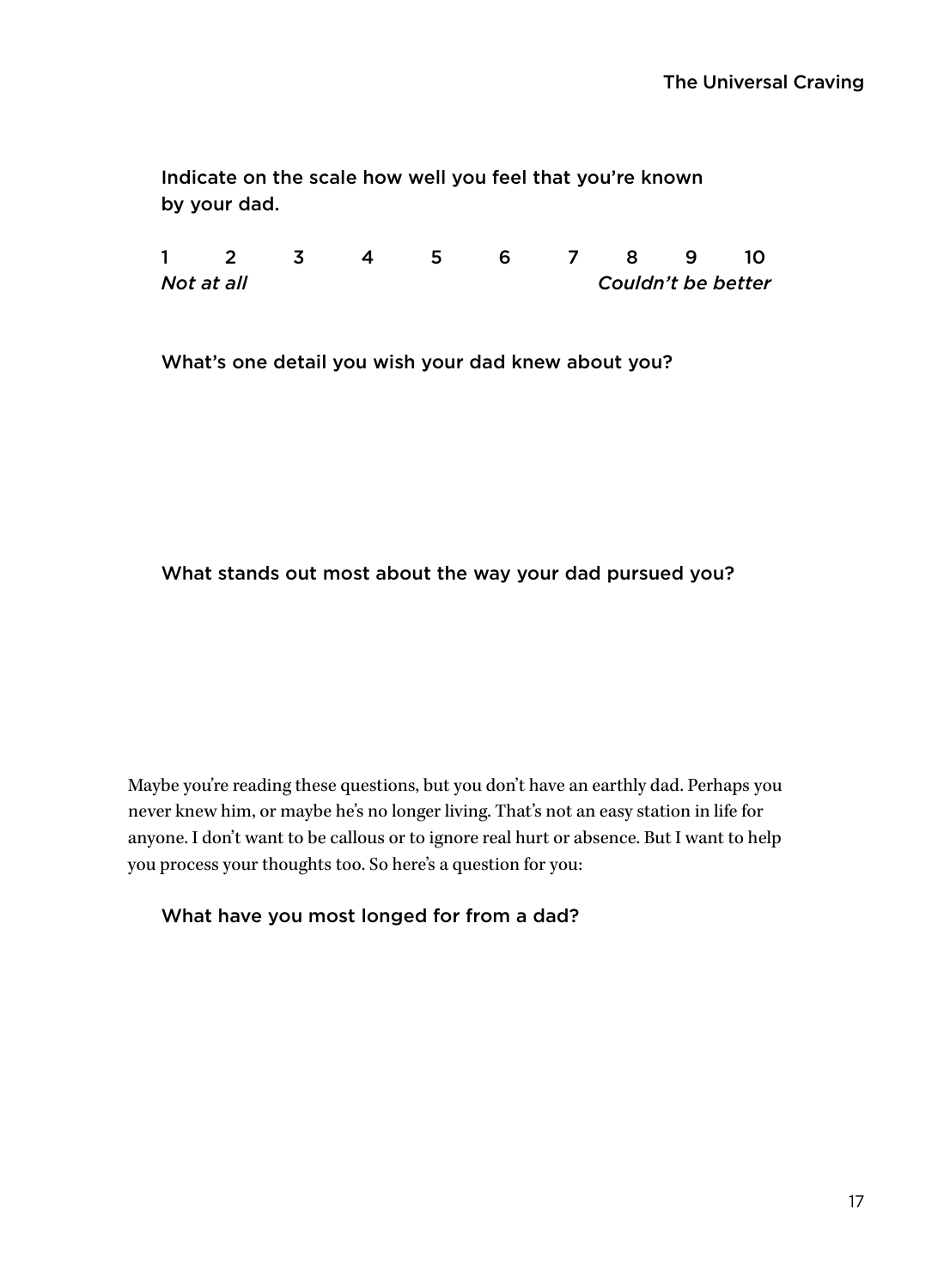Some of these questions might be difficult, but don't let the difficulty push you away. Instead, allow them to expose the need in your heart so that you're prepared to receive the answer to that need. We're going to learn today that your longing to be known can be satisfied by God. Whether you have a blessed or an estranged relationship with your dad, you're perfectly known by your Heavenly Father. And it's a deeper knowledge than even the best dad on earth could ever give.

# God Knows Everything

Psalm 139 is one of the most personal passages of Scripture in all the Bible. In it we see the depth of God's knowledge of, presence in, and design for our lives. Each way God is involved in our lives is illustrated through a display of who He is.

READ PSALM 139:1-6.

Record the significant details God knows about you.

God is omniscient. Simply put, that means God knows everything—including everything about you! He knows your actions, your ways, your comings and goings, and even all of your words—before they're audibly spoken. Your Heavenly Father knows your deepest thoughts, highest aspirations, and wildest dreams. He's intimately acquainted with all of your victories, struggles, fears, and doubts. The psalmist David was overwhelmed in response to God's deep, personal knowledge of his life.

Why is it good that God knows us personally, truly, and deeply?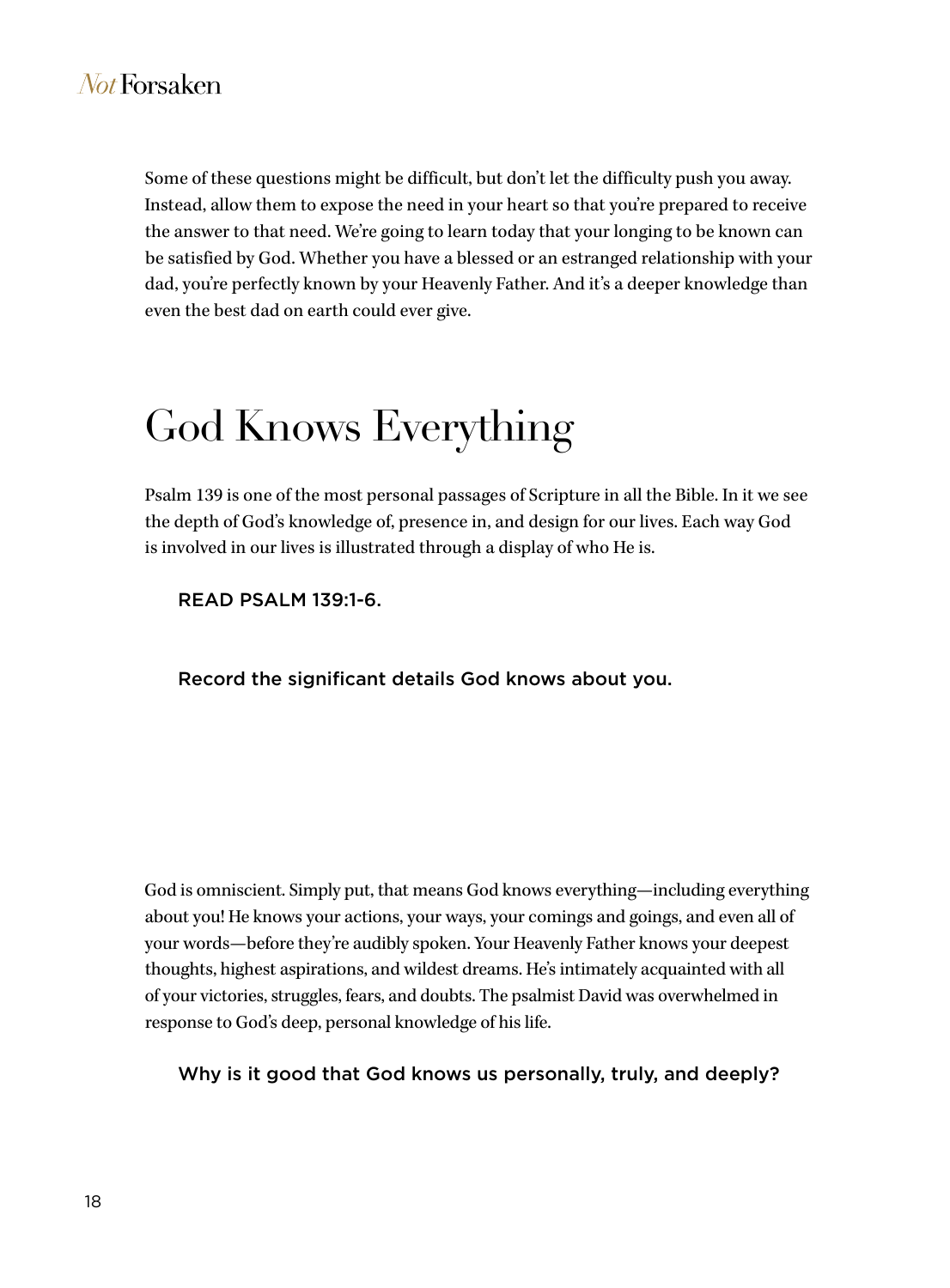### God Is Present Everywhere

God isn't defined by space and time. He's literally present everywhere. That means God is omnipresent. He not only knows everything about you, but He's also with you wherever you go.

#### READ PSALM 139:7-12.

Many of us know what it means for our dad to have missed an important event or to have been at work when we needed him most. Some people experience these absences as isolated events in the midst of an otherwise blessed existence. Others know these as the norm. The psalmist David proclaimed the good news that your Heavenly Father never misses an important date. He never fails to show up. And He will never leave you or forsake you (see Heb. 13:5).

According to Psalm 139:7-12, why should it comfort you to know that God is always with you?

## God Is All-Powerful

In addition to being all-knowing and ever-present, God is all-powerful. He's omnipotent. You can see His power on full display in the next section of Psalm 139, illustrated in the intricate ways He created you.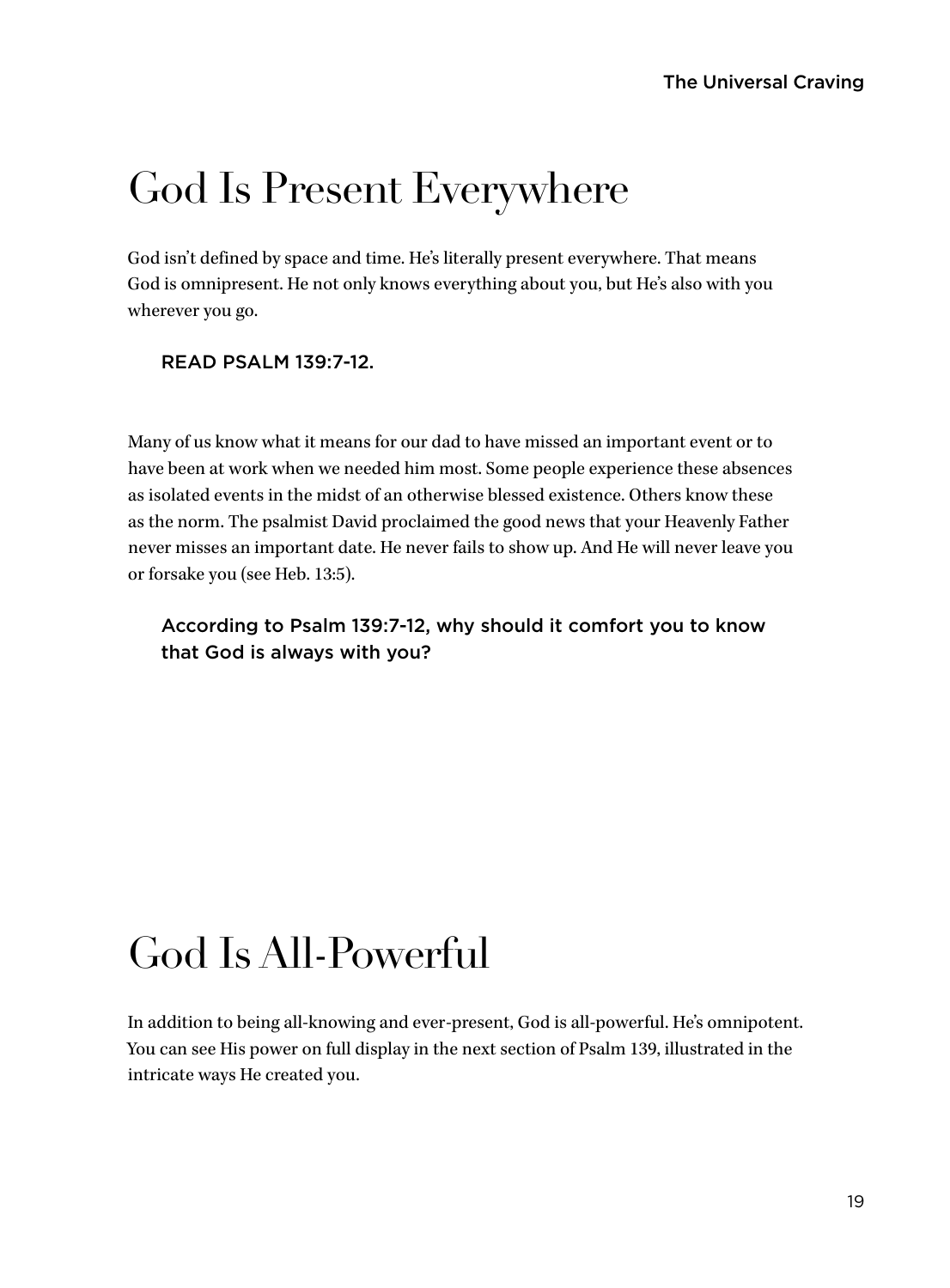READ PSALM 139:13-16.

Reflect on the way God intricately and personally designed your body and your life. Record any words or phrases from these verses that you find especially meaningful.

You may have inherited your grandfather's nose or your mother's laugh, but your Heavenly Father ultimately designed, created, and gave the gift of life to you. This means no one knows you like your Creator. No matter the joys or sorrows you've experienced with your earthly father, your Heavenly Father knows you, accompanies you, and fashions you as no other father can.

### Precious Promise

Next David reflected on the continual, vast thoughts of God toward His children.

#### READ PSALM 139:17-18.

Here's the liberating truth to grasp and hold on to as you go through life: your Heavenly Father knows you. He's with you always. And He will never abandon you or let you down. Just as you're known by God, He also wants to be known. Jesus said knowing God is the ultimate meaning of life: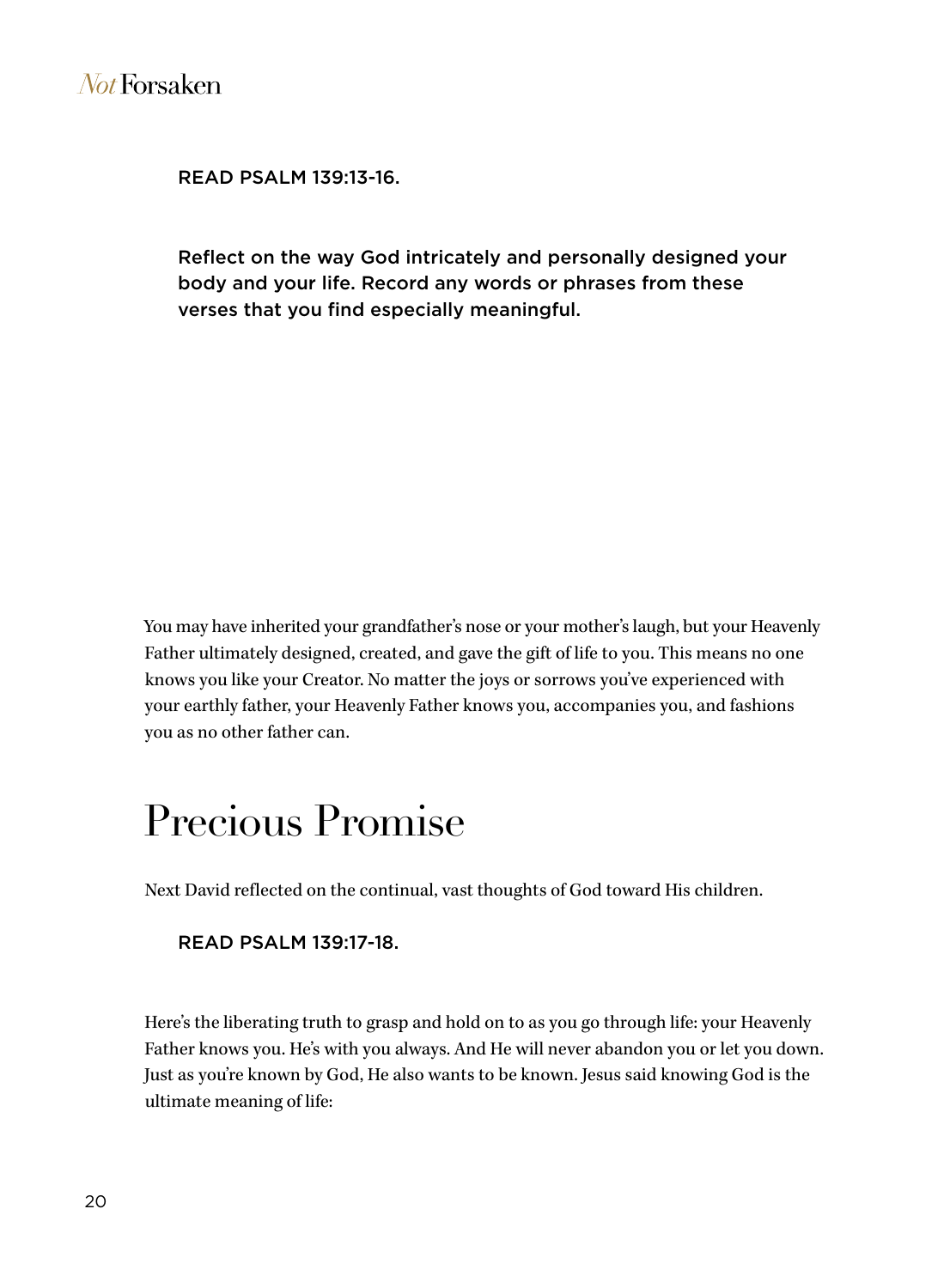#### This is eternal life: that they know you, the only true God, and Jesus Christ, whom you have sent. JOHN 17:3

Simply going to heaven when we die isn't the goal of the Christian life. Jesus tells us that the ultimate end to which all of existence points is for us to know God. All of your life from the time you give your life to Jesus and continuing throughout eternity—should be characterized by a deepening knowledge of and love for your Heavenly Father.

# Prayer

Father, You're all-knowing, all-powerful, and present everywhere. I marvel at Your works, and I'm humbled by the vast sum of Your precious thoughts toward me. Give me grace to be satisfied by Your presence in my life now and forever.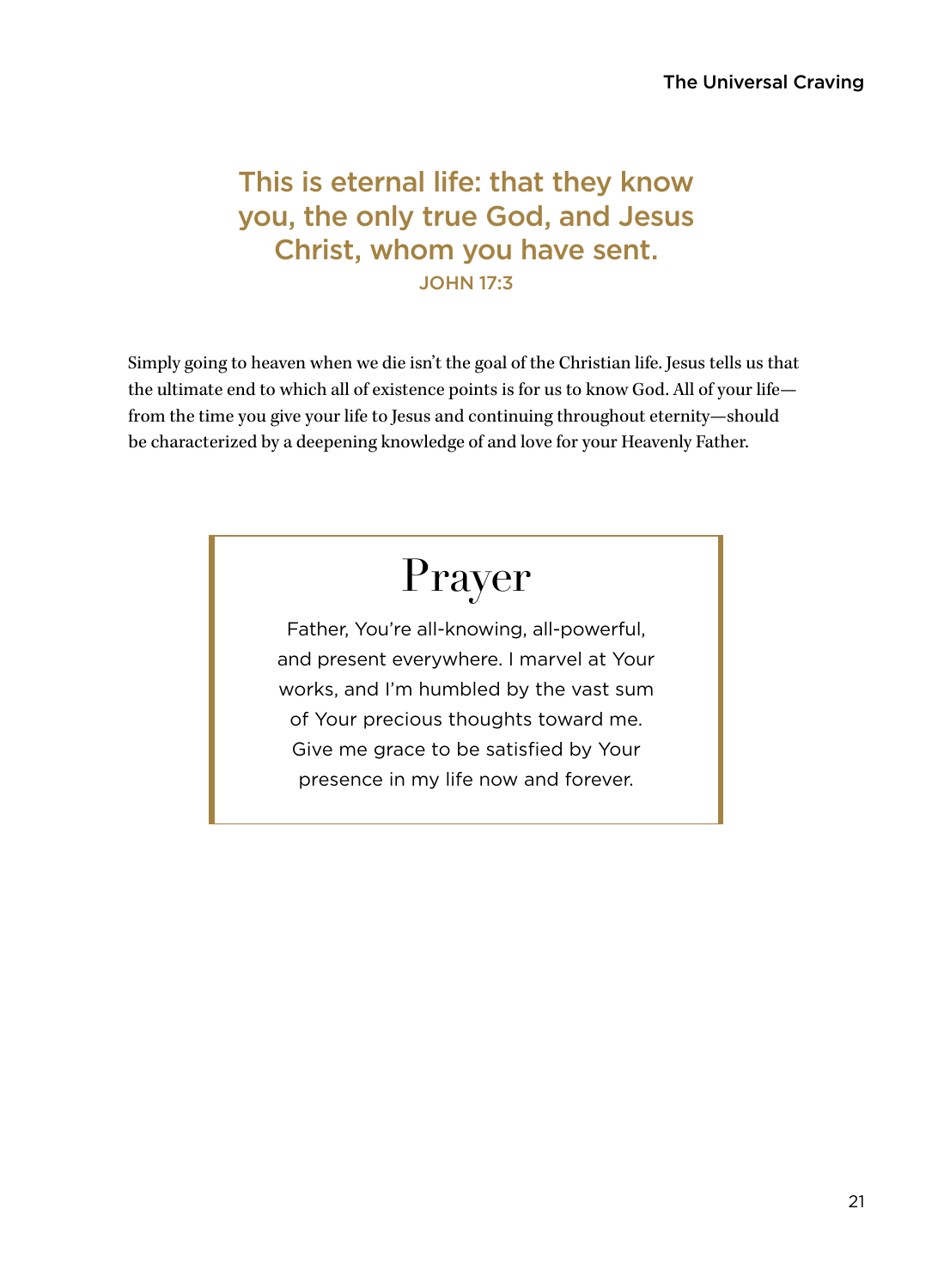### *Personal Study: Day 3*

# You Have Meaning

Why am I here? This is quite possibly the most important question a human being could ever ask. Because God has uniquely and personally created each of us, human life demands value, meaning, and purpose. We're all looking for meaning in one form or another. And Americans usually identify family as the primary place in which we find meaning and purpose.

In a survey conducted by Pew Research Center, almost 70 percent of American adults identified the family as the central place where meaning is found. That's 3½ times more than the number who listed spirituality and faith.3 We can't disregard the degree to which our family affects our sense of meaning and purpose.

What are some other areas in which people might look to find meaning and purpose in life?

# You Aren't an Accident

This week you've already seen that God intentionally and personally created you. These truths present an important principle you should never forget: you aren't an accident. Regardless of the circumstances surrounding your conception, God planned to create you. And what He planned in His mind, He brought to fruition with His creative hands. Whether you and your parents are close or even if you don't know one or both of them at all, you aren't an accident. If you're alive on planet Earth right now, it's because your Heavenly Father wanted you to be here.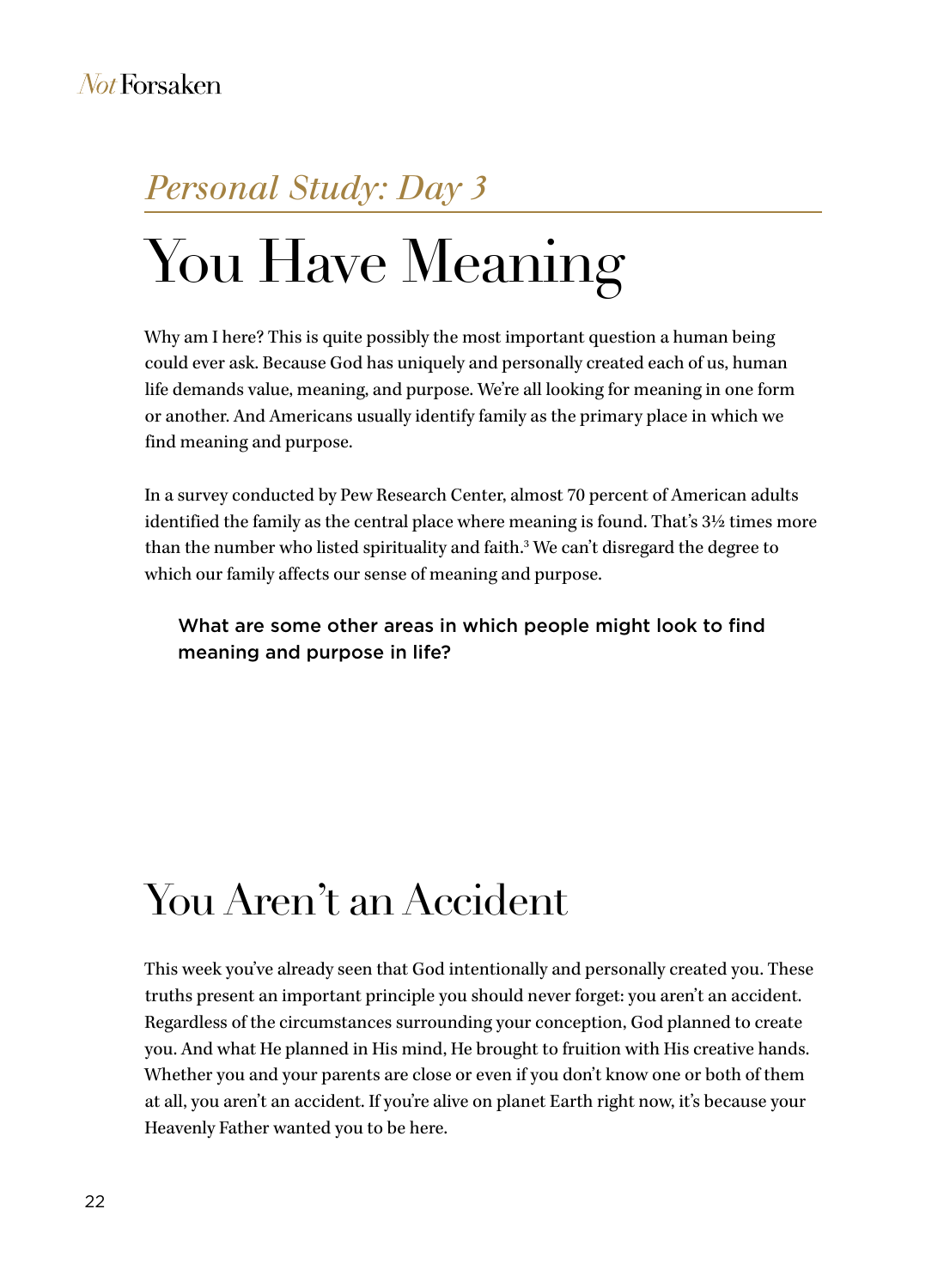#### What happens in our hearts and souls when we see ourselves as being an accident? What shifts when we begin to grasp that God made each of us with purpose?

Family is an amazing gift from God. And like all gifts, we should receive our families with hearts of gratitude. But we should never enjoy the gifts more than the Giver. We should never place any gift from God on a higher pedestal than God Himself. Even though our families can be a great source of enjoyment and encouragement, they should never be our source of ultimate fulfillment or purpose. Then where do you find them? Why are you here? That's where God comes in.

# Ultimate Meaning in Life

READ ISAIAH 43:6-7.

What words did God use in these verses to refer to His people?

According to these verses, what's the purpose for which God creates us?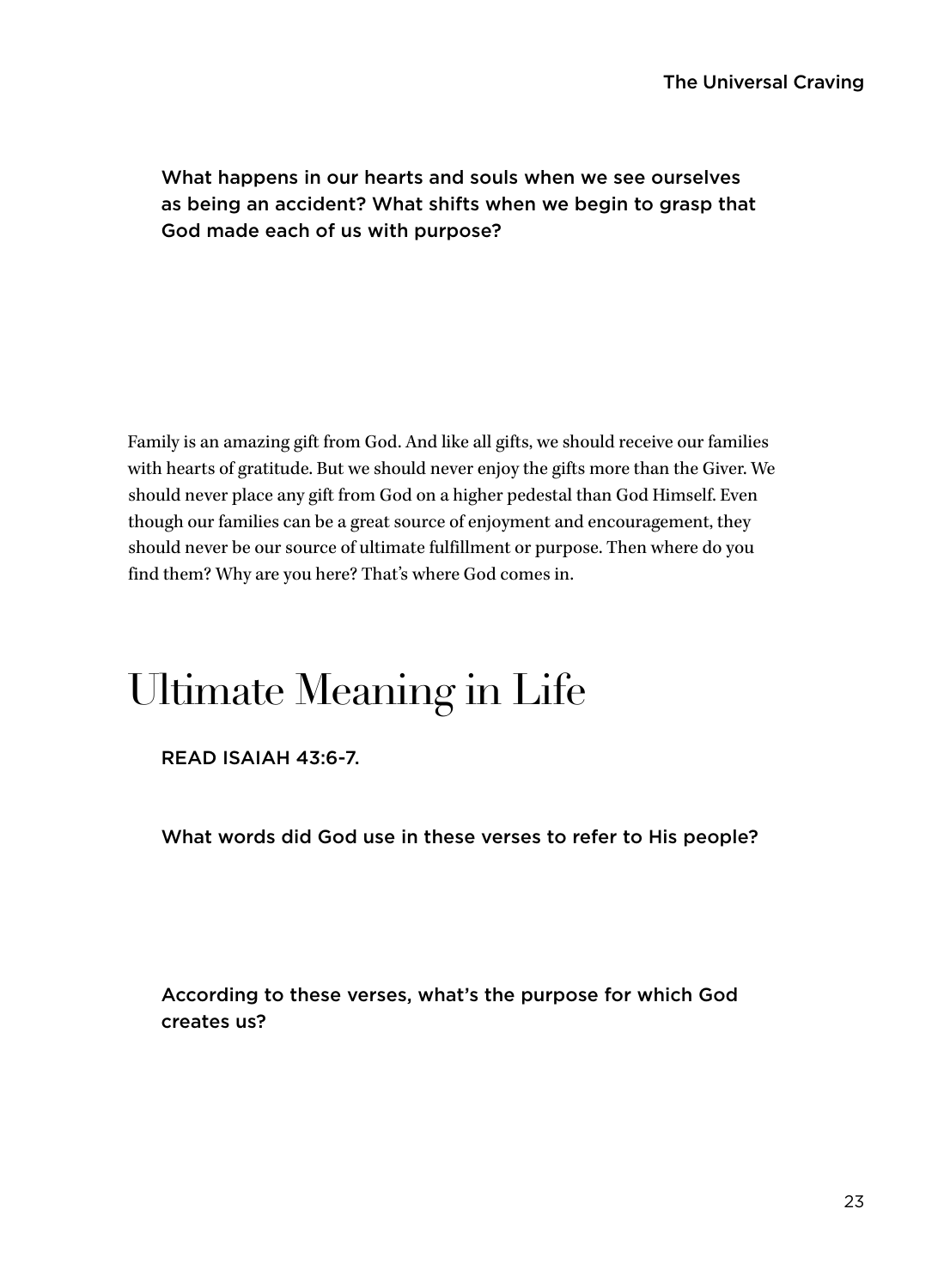God says He creates all of His sons and daughters for His glory. That word *all* includes you. God has wired each of us with unique abilities, aptitudes, and desires. Our reason for being is to know and love our Maker and to enjoy Him forever. Nothing is more important than that core purpose. Yet within our relationship with God, He tailors us to make unique contributions to His work in the world, giving our individual lives very specific meaning and direction.

You may come from a healthy, loving family, but without a relationship with your Heavenly Father, you'll miss the purpose of your life. The converse is also true. Even if you suffer from dysfunction, abuse, or loss in your family, you can still experience ultimate meaning in life. It's available to all through God's perfect Son, Jesus Christ.

#### READ ROMANS 3:23.

How does sin keep us from living out the purpose for which God created us?

Read Jesus' words in John 17:4. What makes Jesus completely different from us?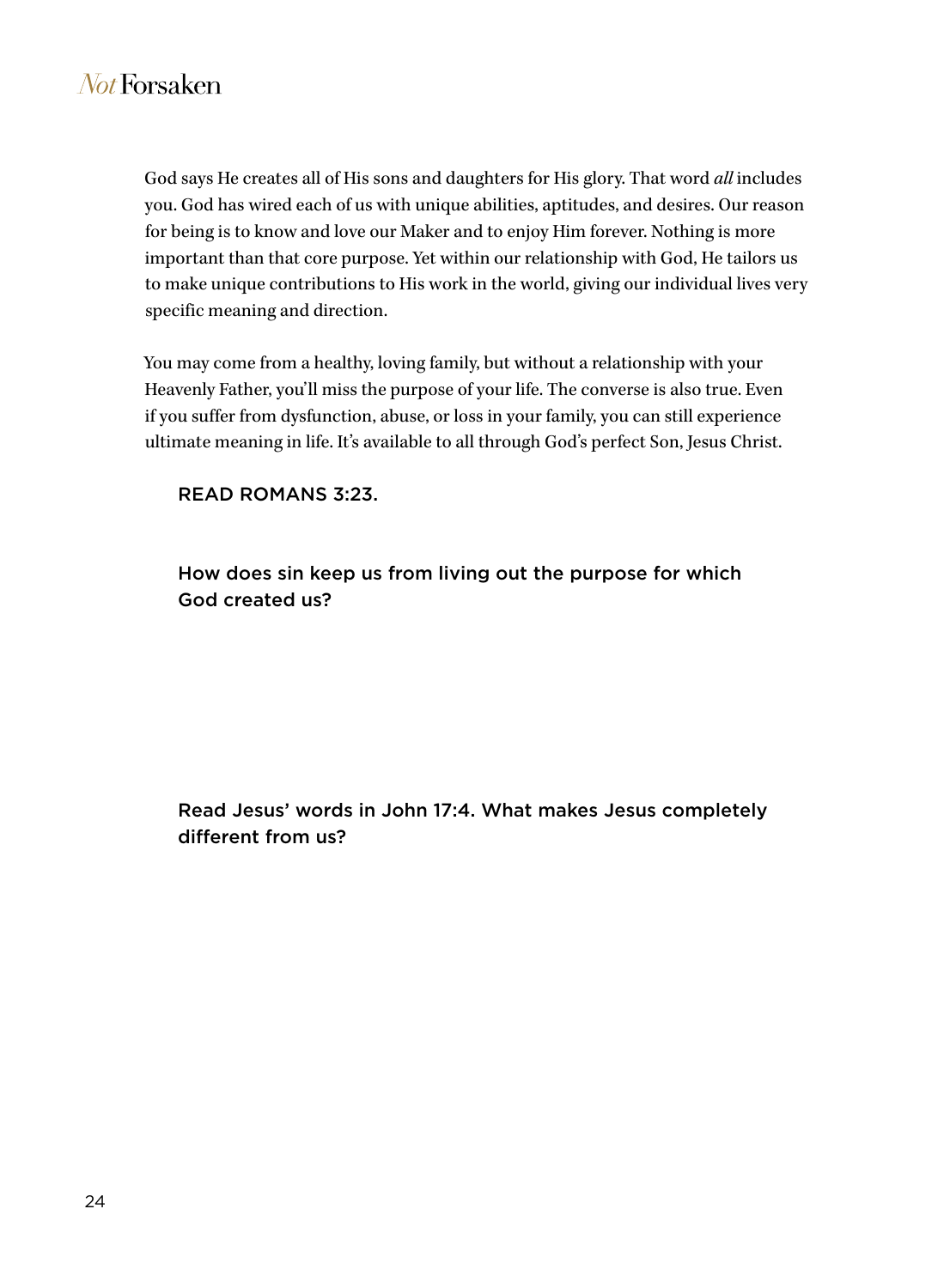#### How does entering a life-changing relationship with Jesus allow us to honor and glorify God the way we're designed to?

God created us with worth and purpose, but sin thwarts our purpose and distorts our understanding of ourselves. Because of sin, none of us glorify God the way He intended. We were all created for God's glory, but we all fall short of it. That means by ourselves we can't fulfill the reason for which God created us. Jesus came to earth to live the perfect life we were required to live and die the punishing death we were required to die in order to make a way for us to fulfill God's purpose for our lives. While we fall short of the glory of God, Jesus perfectly glorified God on earth. Jesus is the means for us to experience ultimate meaning in life.

### So What Now?

No one is born into the family of God. Adoption into His family comes through His Son, Jesus. In His own words Jesus tells us how we can enter God's family:

> "The time has come," he said. "The kingdom of God has come near. Repent and believe the good news!" MARK 1:15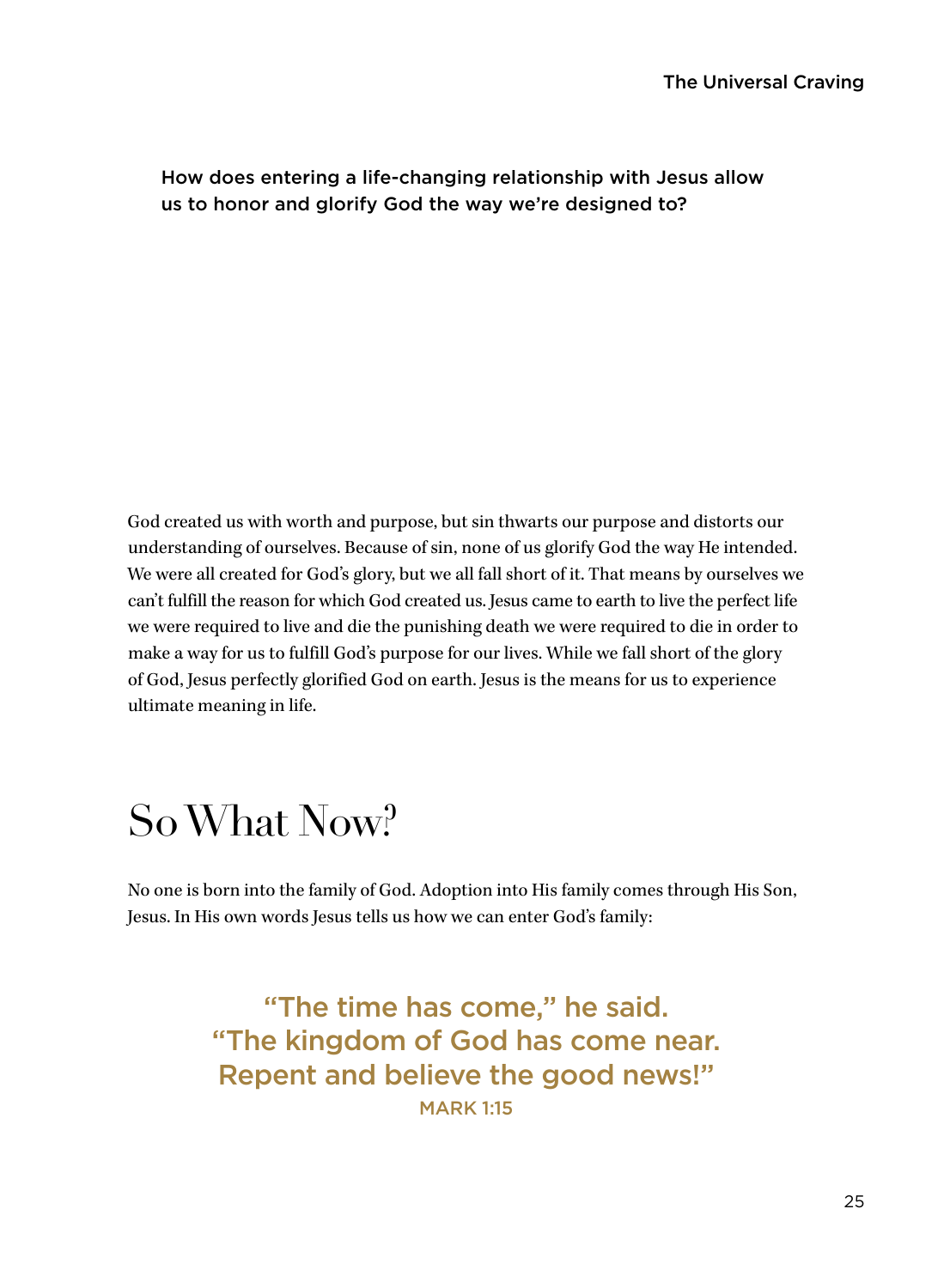Jesus summed up the good news of how to be adopted into God's family with two requirements.

- 1. Turn away from your sin. This means confessing to God that you're a sinner who fails to glorify Him with your life. It also means turning away from your life of sin (repenting) and starting to walk in obedience to God.
- 2. Trust in Jesus Christ, believing by faith that He lived the perfect life you were required to live and died the death you were required to die. Believe that just as He rose from the grave on the third day, He will give eternal life to all who place their faith in Him.

Can you point to a time in your life when you were adopted into the family of God through repentance and faith? If so, when?

If not, do you want to be adopted now? If so, pray to your Heavenly Father, confess your sin, and ask Jesus to save you or reach out to a trusted friend or pastor to help you act on that decision.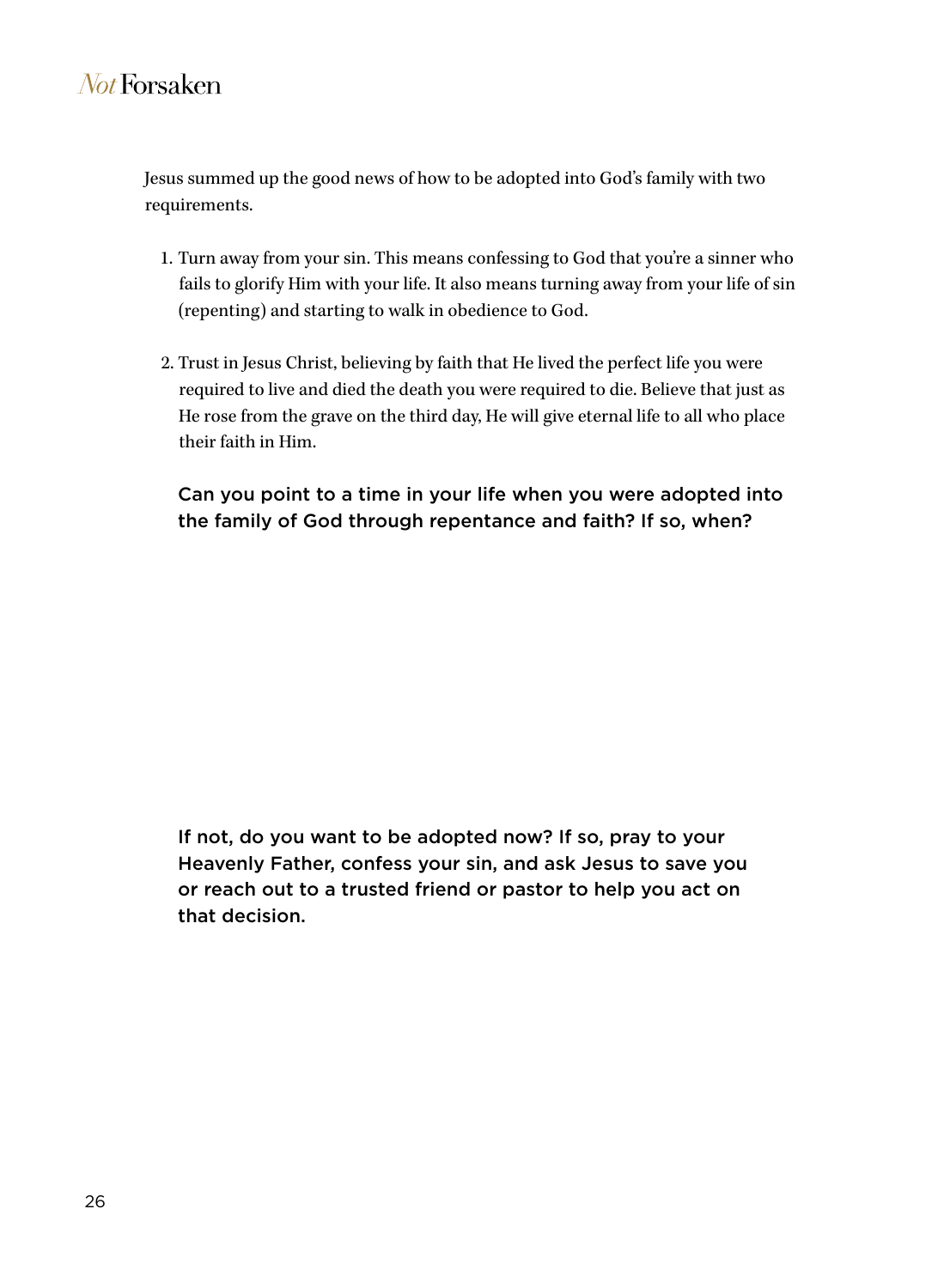When you place your faith in Jesus, God adopts you into a new family with a new purpose and meaning. The Bible says:

> To all who did receive him [Jesus], to those who believed in his name, he gave the right to become children of God. JOHN 1:12

Once you understand who gives you worth, who knows you, and who defines your purpose, you can take your first steps to receive your Heavenly Father's blessing and to confront any regrets over your relationship with your earthly father.

# Prayer

Father, thank You for creating me with purpose and for adopting me into Your eternal family through Your Son, Jesus. Please open my heart to believe the truths of Your Word as I continue this study.

<sup>1.</sup> Peggy Drexler, "Daughters and Dad's Approval," *Psychology Today,* June 27, 2011, https://www.psychologytoday.com/ us/blog/our-gender-ourselves/201106/daughters-and-dads-approval.

<sup>2.</sup> Frank Pittman, "Fathers and Sons," *Psychology Today,* September 1, 1993, https://www.psychologytoday.com/us/ articles/199309/fathers-and-sons.

<sup>3. &</sup>quot;Where Americans Find Meaning in Life," Pew Research Center, November 20, 2018, https://www.pewforum. org/2018/11/20/where-americans-find-meaning-in-life/.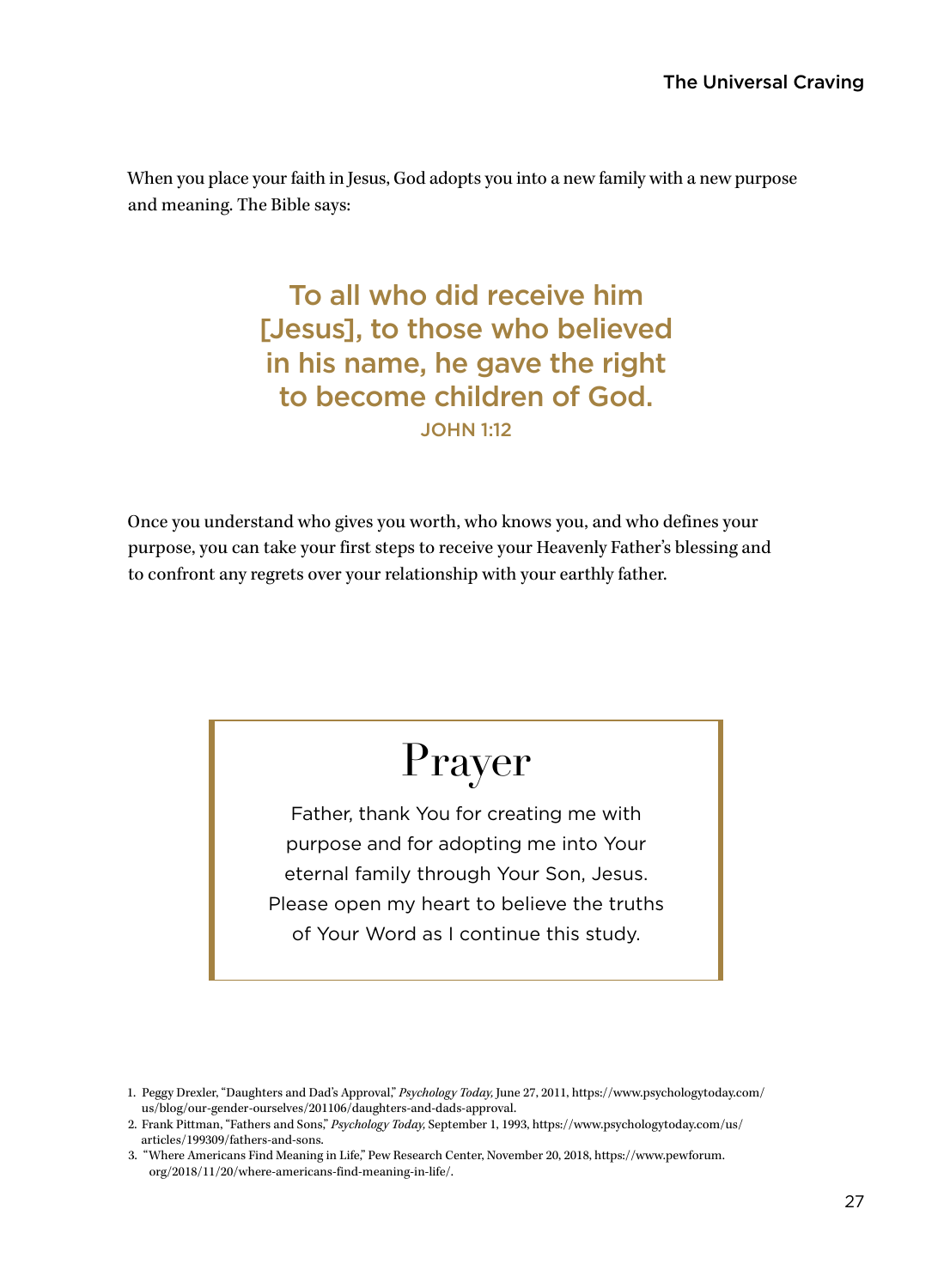# Reflect

What did you learn from this week's study that you didn't know before?

In what sources other than God are you tempted to find ultimate meaning in life?

If someone asked you, "What defines your identity, value, and worth?" how would you respond after completing this week's study?